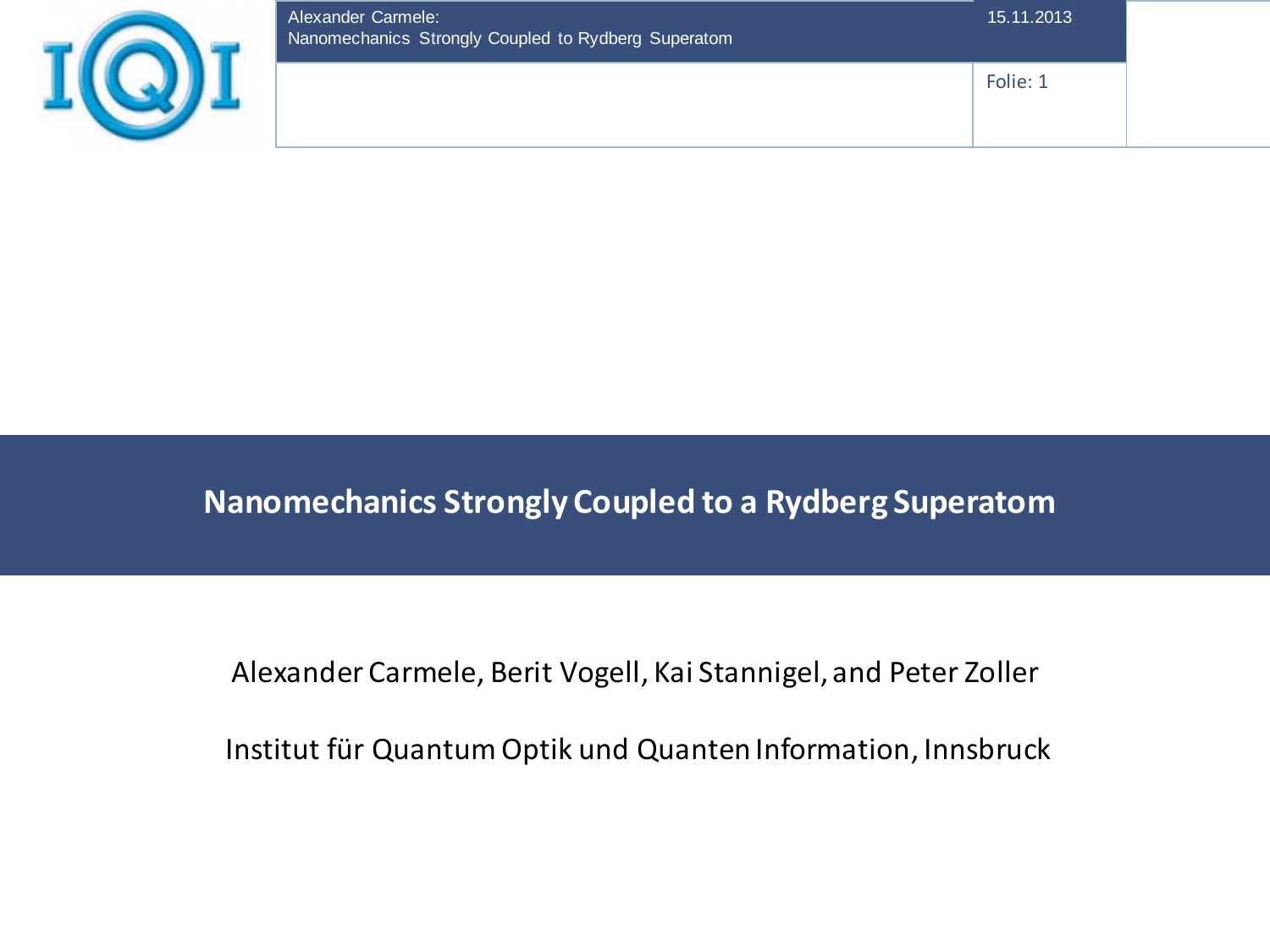

- $\Box$  Radiation pressure Hamiltonian
- $\Box$  Small coupling (less than kHz) for membranes

$$
\hbar\omega_{\text{cav}}(x)\hat{a}^{\dagger}\hat{a} \approx \hbar(\omega_{\text{cav}} - G\hat{x})\hat{a}^{\dagger}\hat{a}
$$
\n
$$
\hat{H}_{\text{int}} = -\hbar g_0 \hat{a}^{\dagger}\hat{a}(\hat{b} + \hat{b}^{\dagger})
$$



#### Aspelmeyer et al, arXiv:1303.0733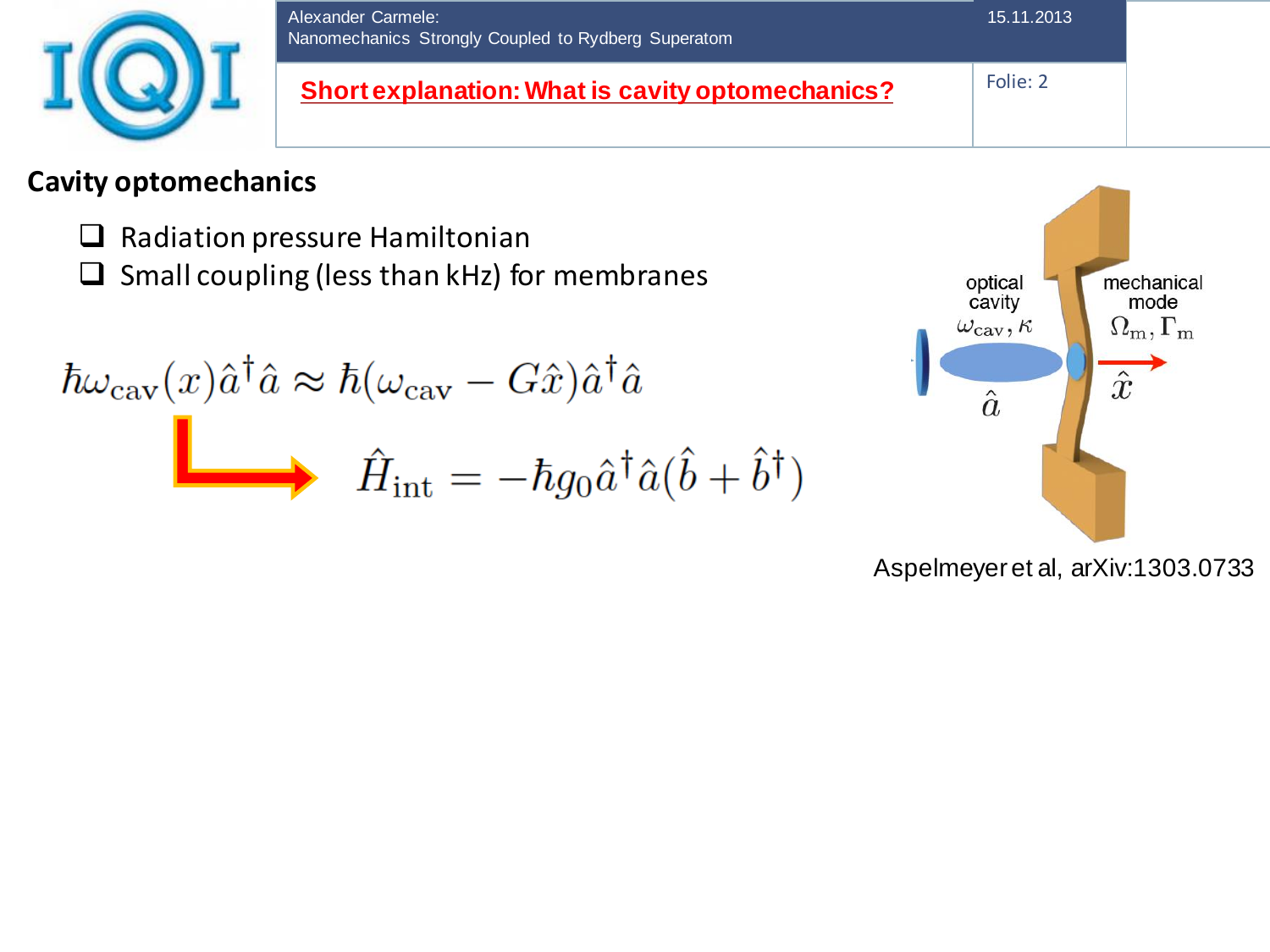

- $\Box$  Radiation pressure Hamiltonian
- $\Box$  Small coupling (less than kHz) for membranes

$$
\hbar\omega_{\text{cav}}(x)\hat{a}^{\dagger}\hat{a} \approx \hbar(\omega_{\text{cav}} - G\hat{x})\hat{a}^{\dagger}\hat{a}
$$
\n
$$
\hat{H}_{\text{int}} = -\hbar g_0 \hat{a}^{\dagger}\hat{a}(\hat{b} + \hat{b}^{\dagger})
$$

#### **Cavity optomechanics – laser driven**



#### Aspelmeyer et al, arXiv:1303.0733

 $\Box$  the cavity is driven by a laser  $\rightarrow$  cavity mode is deplaced Radiation pressure Hamiltonian can be linearized  $\rightarrow$  enhanced coupling

$$
\hat{a} = \bar{\alpha} + \delta \hat{a}
$$
\n
$$
\hat{H}_{int} = -\hbar g_0 (\bar{\alpha} + \delta \hat{a})^{\dagger} (\bar{\alpha} + \delta \hat{a}) (\hat{b} + \hat{b}^{\dagger})
$$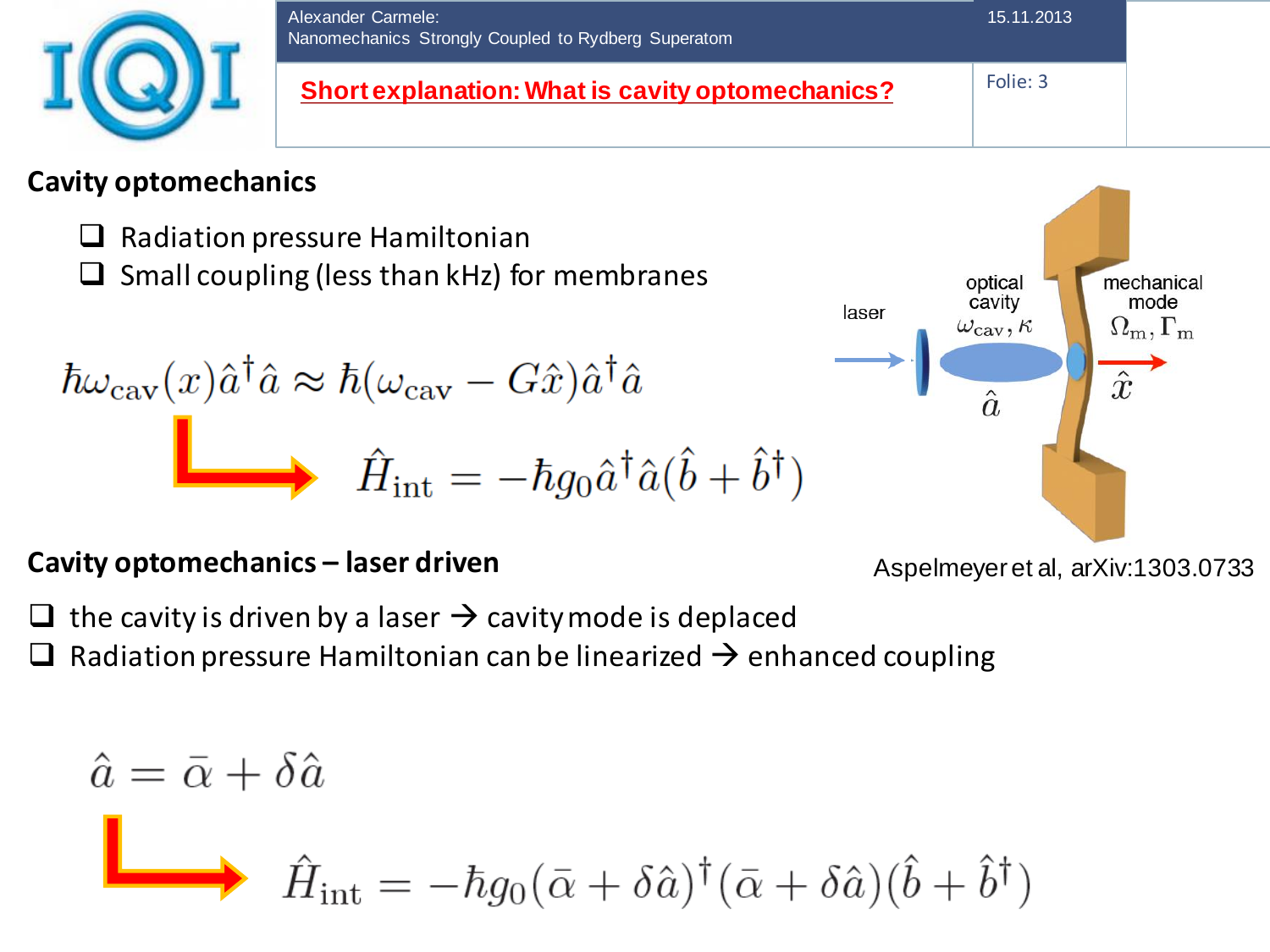

- $\Box$  ground state cooling down to few phonons
- $\Box$  enables studies of decoherence processes and sensing



mechanical

optical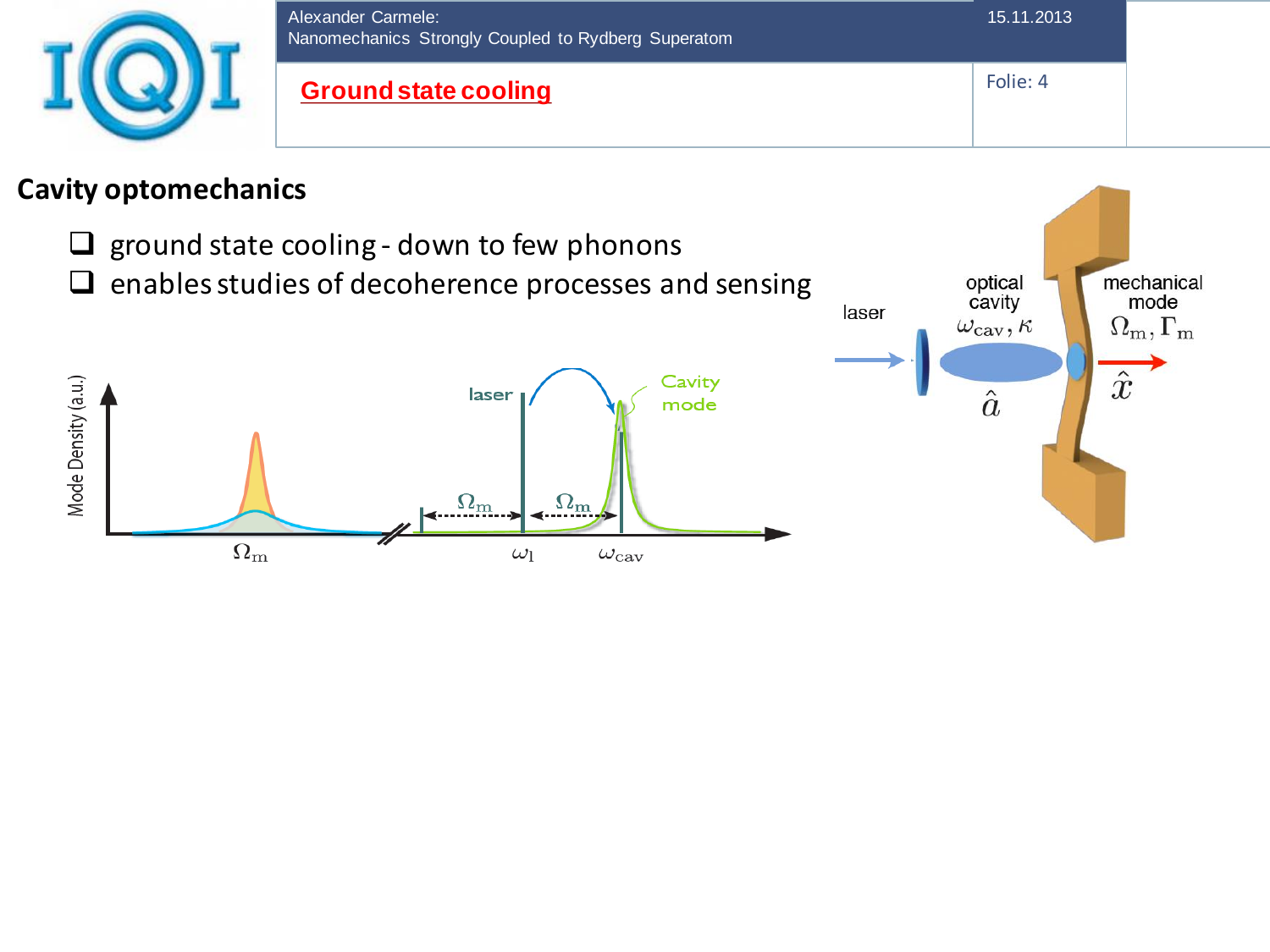

- $\Box$  ground state cooling down to few phonons
- $\Box$  enables studies of decoherence processes and sensing



# **Cooling via hybrid system**

- $\Box$  utilizing the toolbox of AMO physics to cool down atomic ensemble
- sympathetic cooling by coupling the center of mass motions to the membrane



Hammerer et al, PRL 103, 063005 (2009) Camerer et al, PRL 107, 223001



mechanical

optical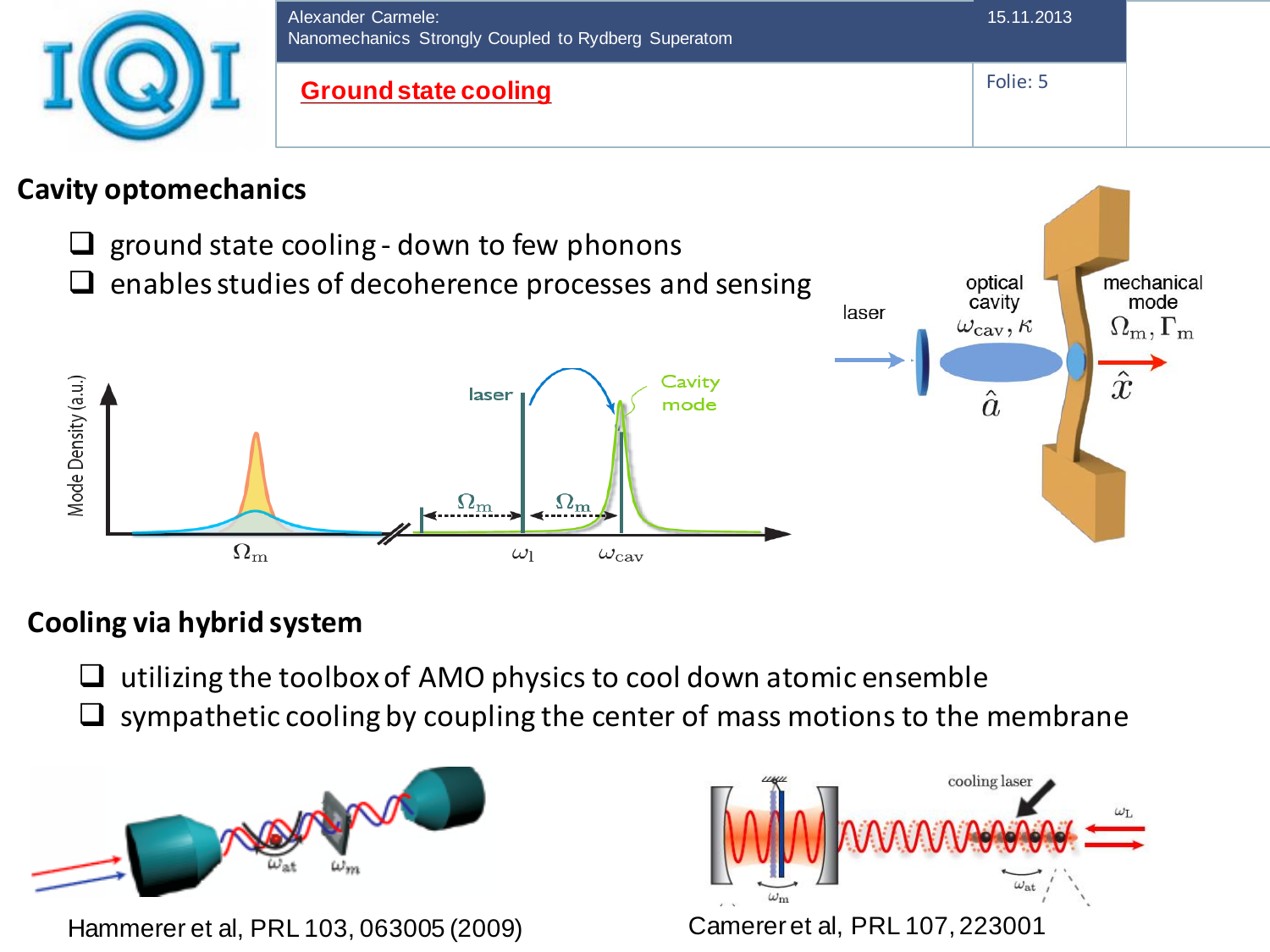

- $\Box$  experiments so far in the linear regime
- $\Box$  nonlinearity necessary to create entanglement to use optomechanics for quantum information processing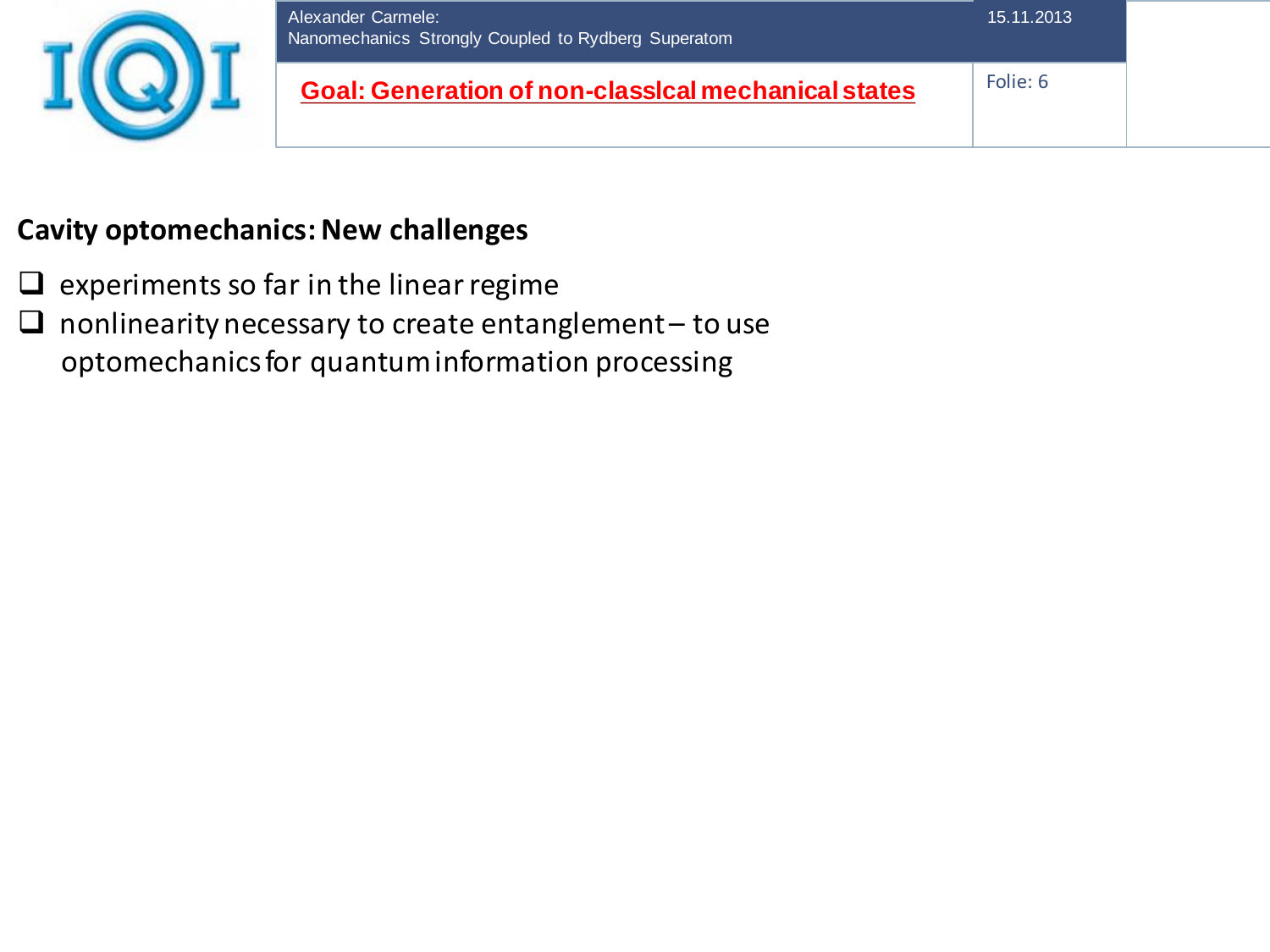

- experiments so far in the linear regime
- $\Box$  nonlinearity necessary to create entanglement to use optomechanics for quantum information processing

# **Nanomechanics Coupled to a Nonlinearity: Solid-state realization**

 $\Box$  Semiconductor beam (GaAs) with a quantum dot



PRL 92, 75507 (2004)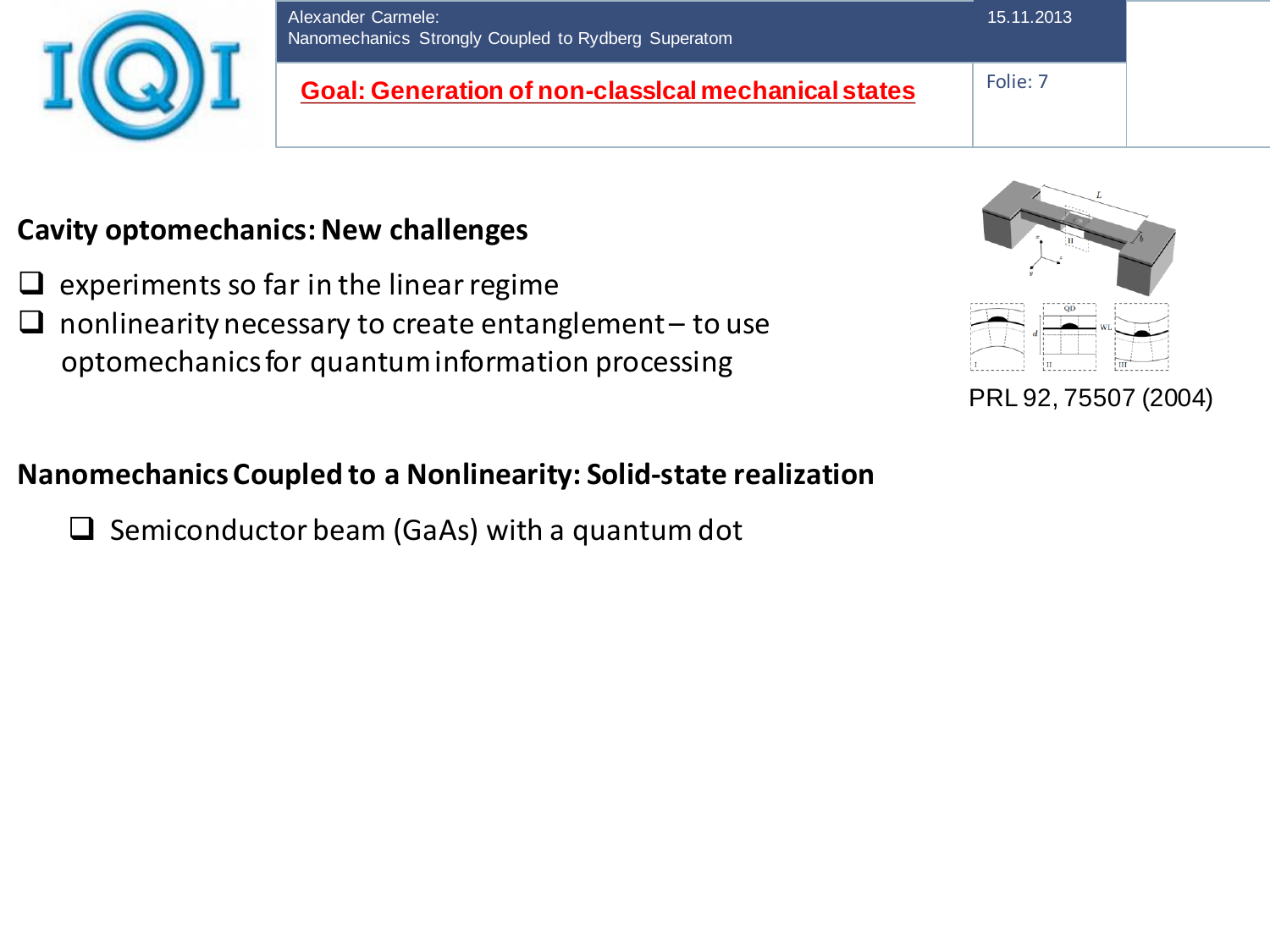

- experiments so far in the linear regime
- nonlinearity necessary to create entanglement to use optomechanics for quantum information processing



PRL 92, 75507 (2004)

#### **Nanomechanics Coupled to a Nonlinearity: Solid-state realization**

- $\Box$  Semiconductor beam (GaAs) with a quantum dot
- NV− defect center in all-diamond doubly clamped beam



PRB 88, 64105 (2013)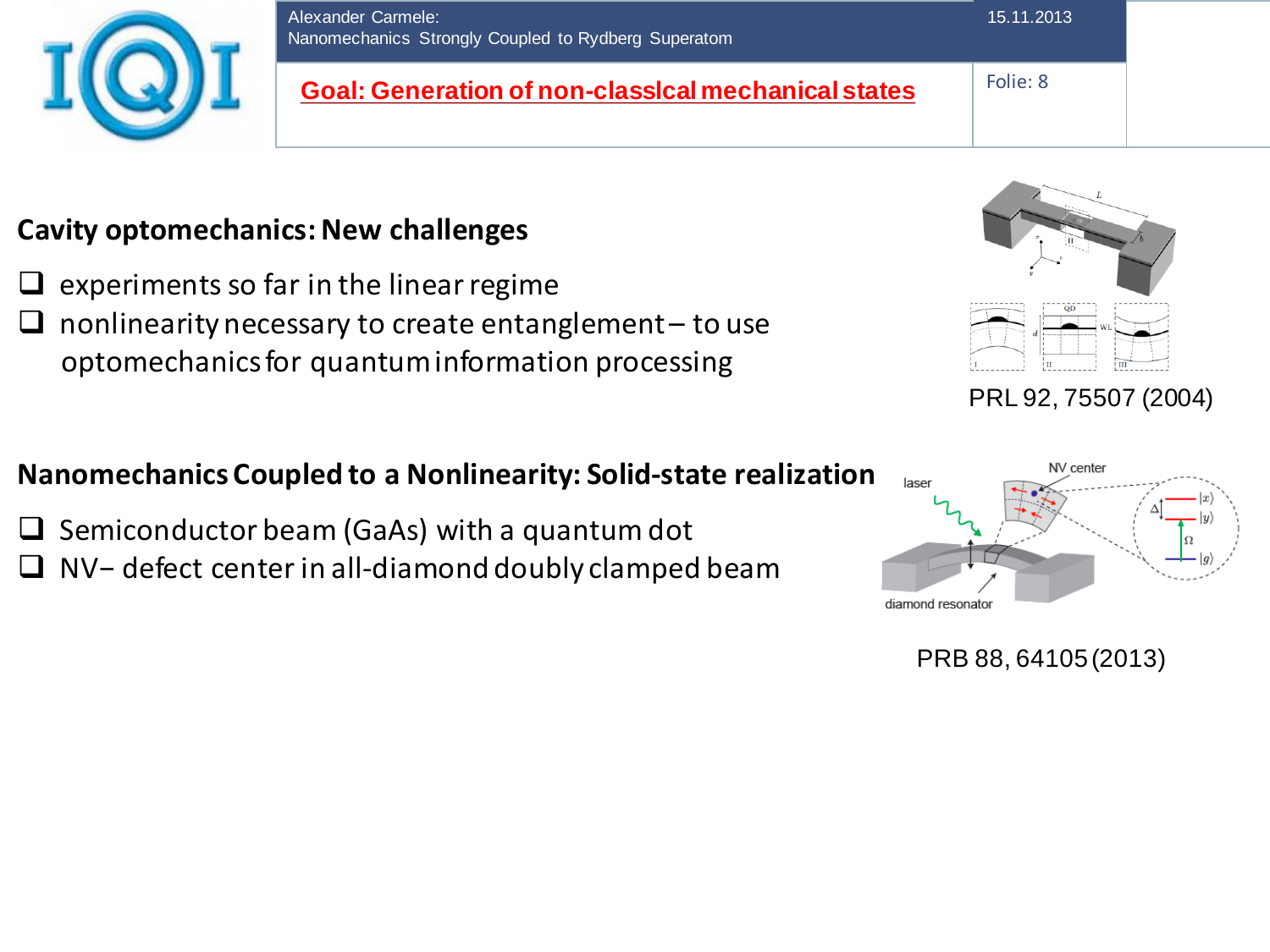

- experiments so far in the linear regime
- nonlinearity necessary to create entanglement to use optomechanics for quantum information processing



PRL 92, 75507 (2004)

#### **Nanomechanics Coupled to a Nonlinearity: Solid-state realization**

- $\Box$  Semiconductor beam (GaAs) with a quantum dot
- NV− defect center in all-diamond doubly clamped beam
- Intrinsic two-level defects in the mechanical oscillator



#### PRB 88, 64105 (2013)

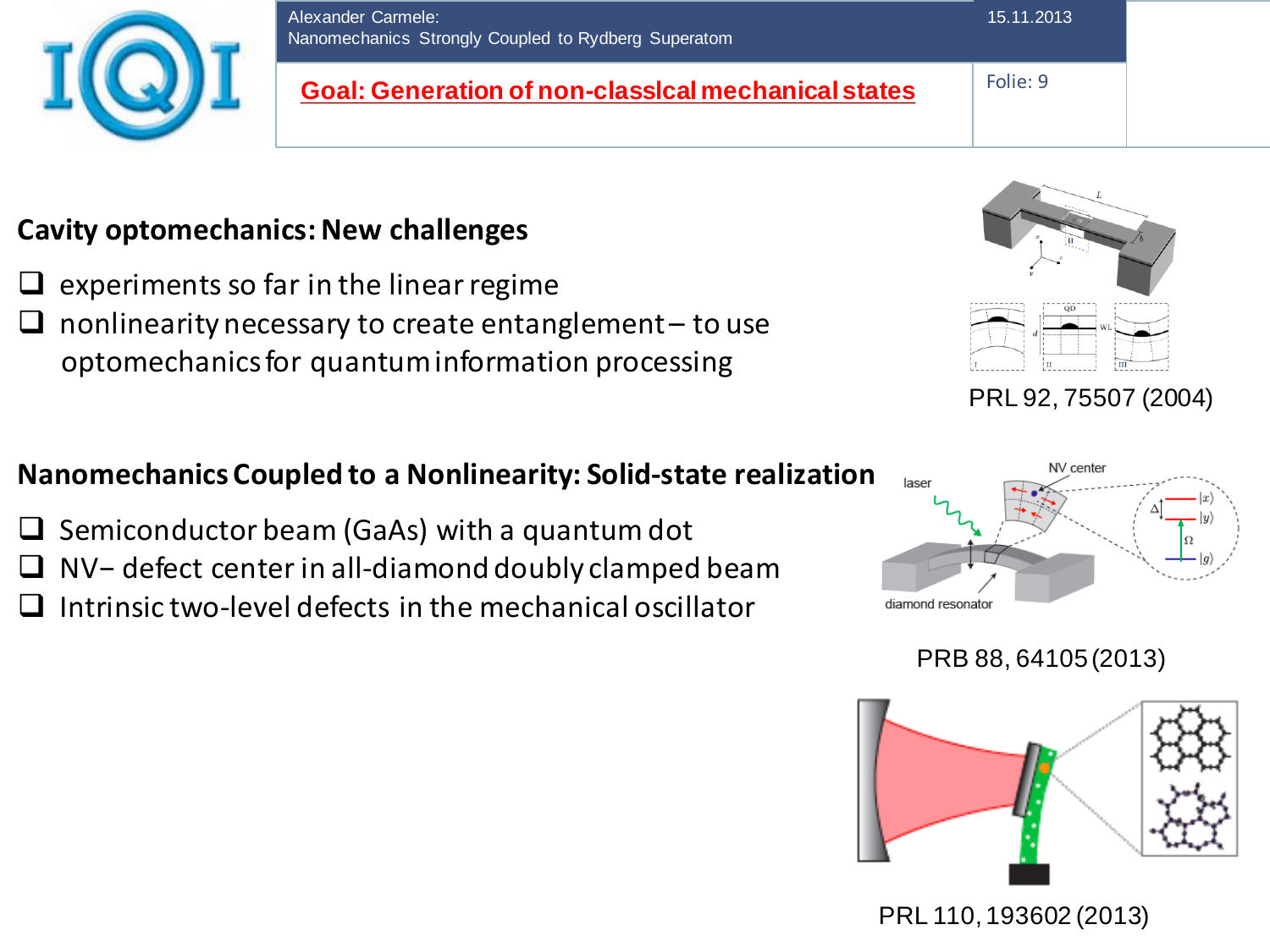

- experiments so far in the linear regime
- nonlinearity necessary to create entanglement to use optomechanics for quantum information processing



- $\Box$  Semiconductor beam (GaAs) with a quantum dot NV− defect center in all-diamond doubly clamped beam
- Intrinsic two-level defects in the mechanical oscillator

Our proposal: use a Rydberg superatom as the nonlinearity in a hybrid system



PRL 92, 75507 (2004)



#### PRB 88, 64105 (2013)

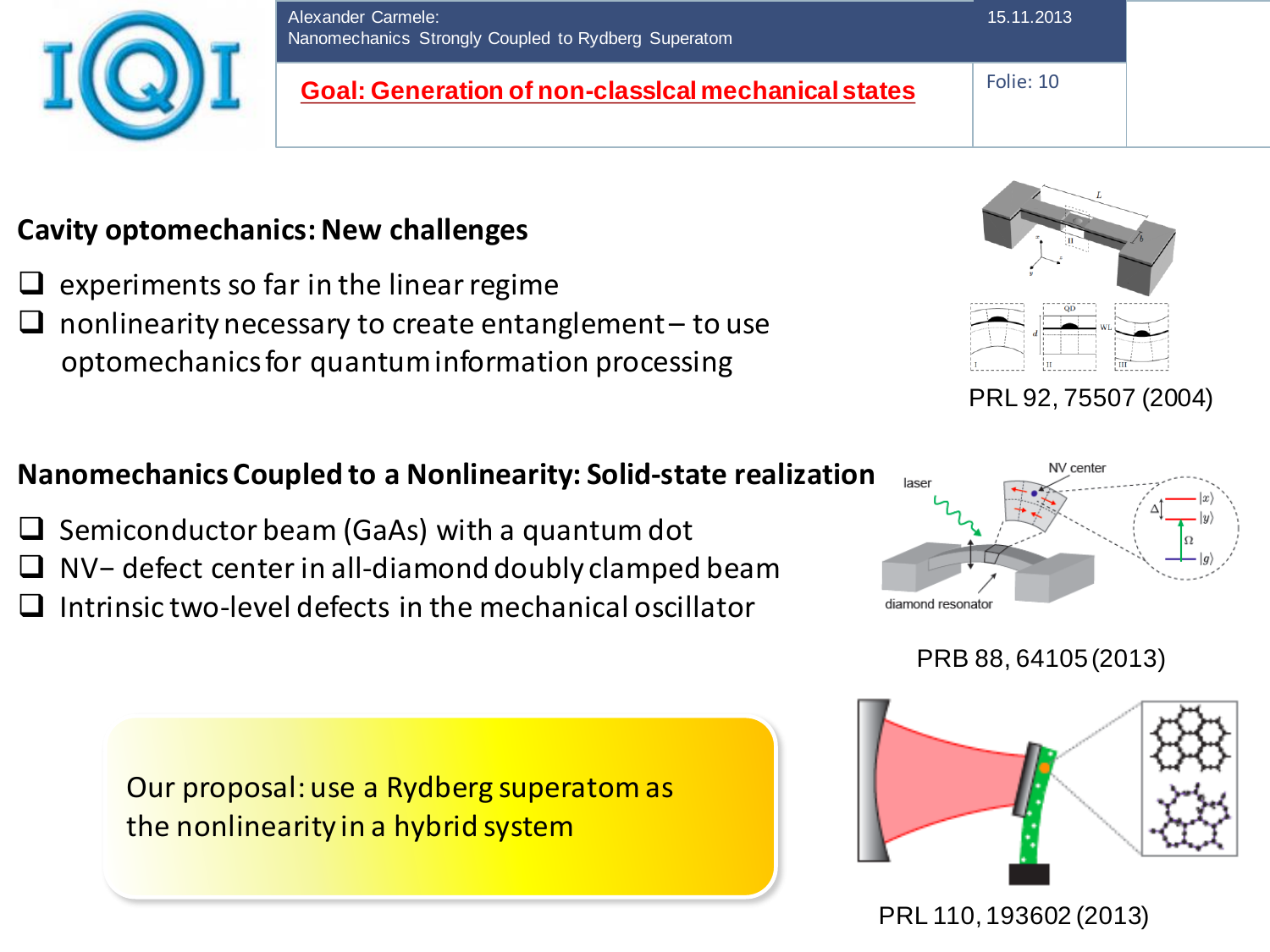

## **Rydberg Superatom as an artificial atom**

 $\Box$  An atomic ensemble with a Rydberg state interacts strongly due to the VdW interaction  $\rightarrow$  Rydberg shift

 $\Box$  Rydberg shift leads to the Rydberg blockade mechanism

 $\Box$  Coupling to the light field is increased by the collective enhancement factor



Hoffmann et al, PRL 110, 203601 (2013); Löw et al, J. Phys. B 45, 113001 (2012)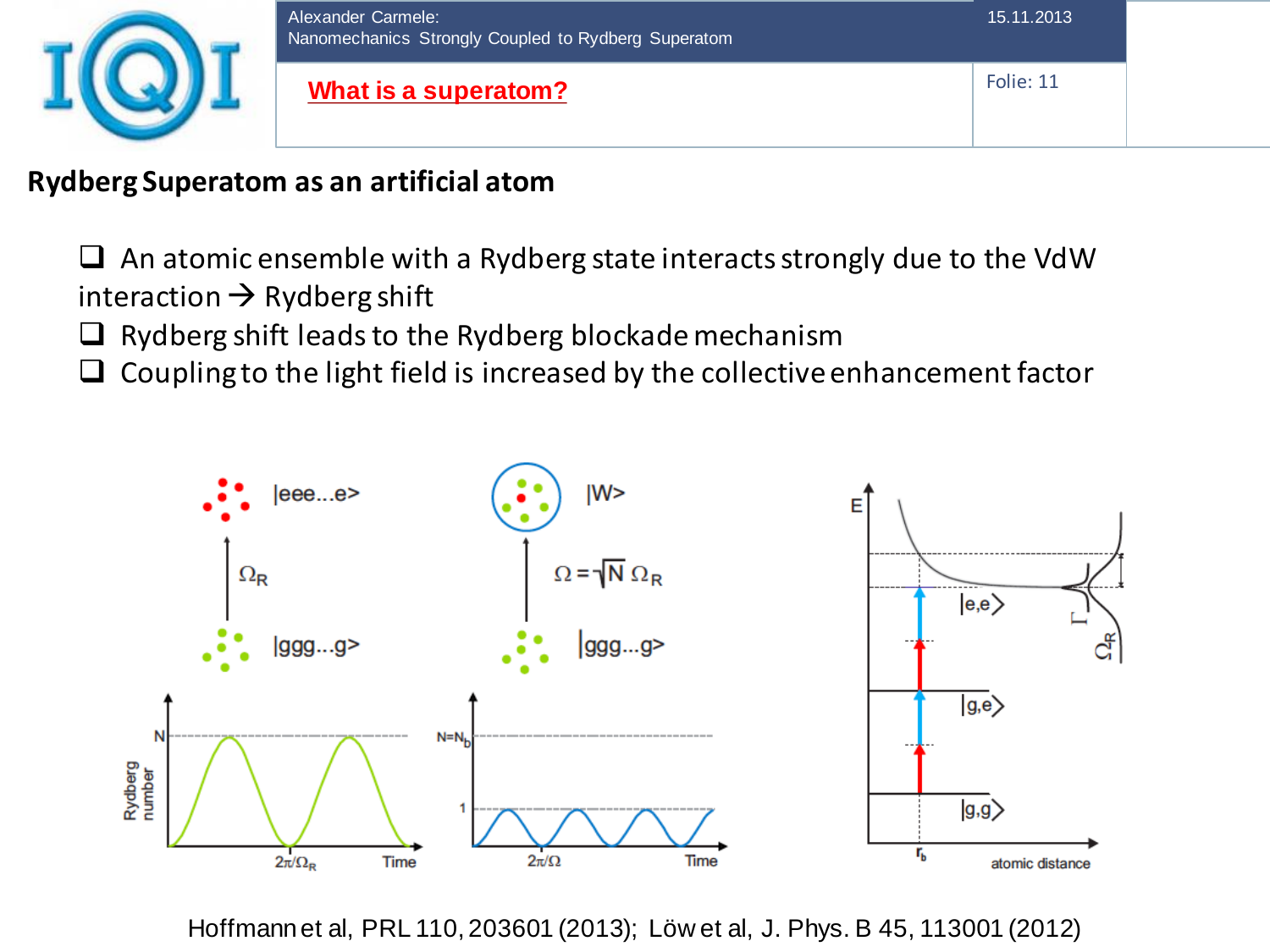

# **Nanomechanics Coupled to a Nonlinearity: Hybrid system realization**

- $\Box$  use a Rydberg superatom as two-level system
- $\Box$  collective enhancement allows for strong coupling
- $\Box$  Superatom can be pumped, quenched, and can easily be read out

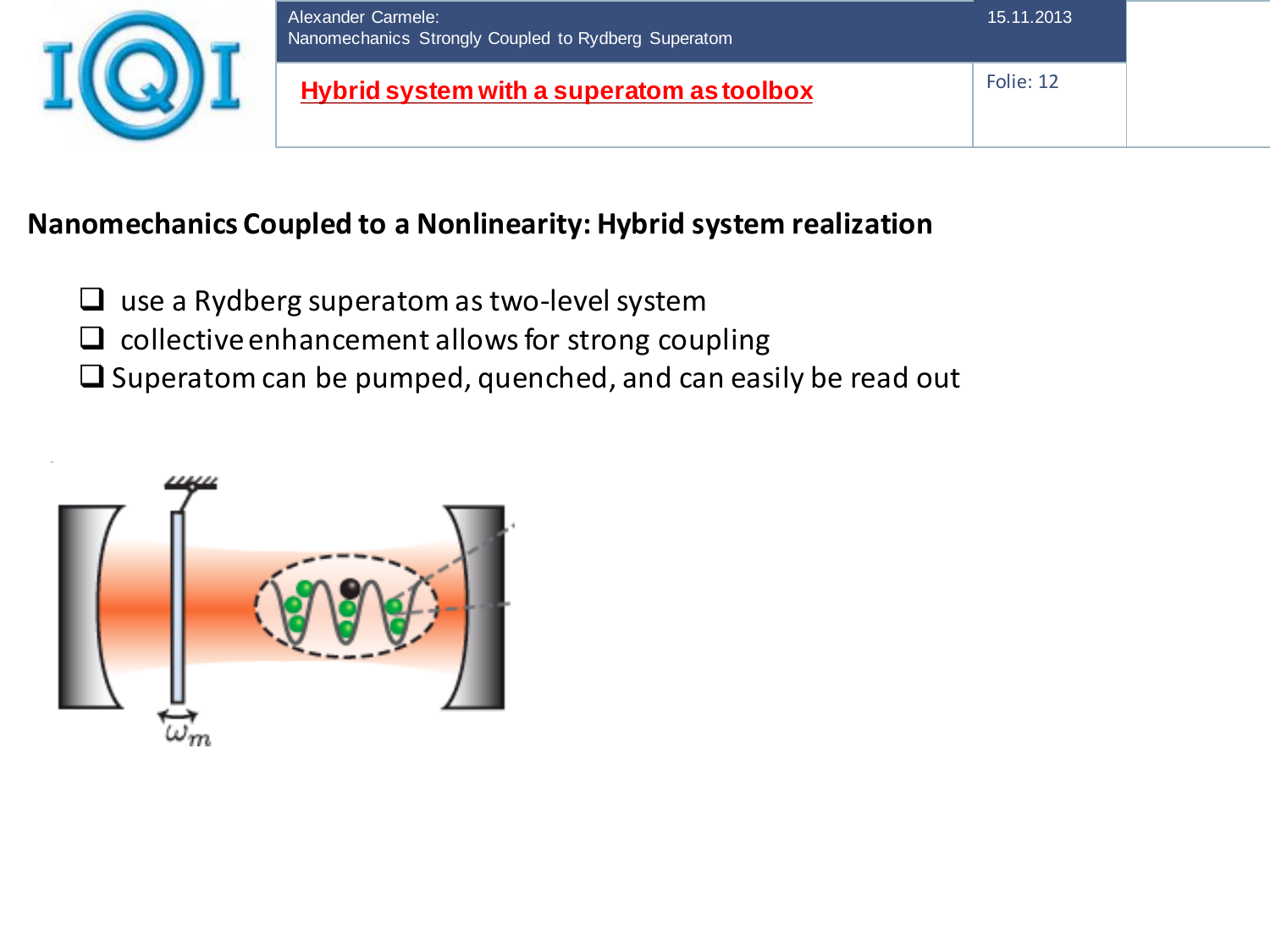

# **Nanomechanics Coupled to a Nonlinearity: Hybrid system realization**

- $\Box$  use a Rydberg superatom as two-level system
- $\Box$  collective enhancement allows for strong coupling
- $\Box$  Superatom can be pumped, quenched, and can easily be read out





Cyrogenic environment UHV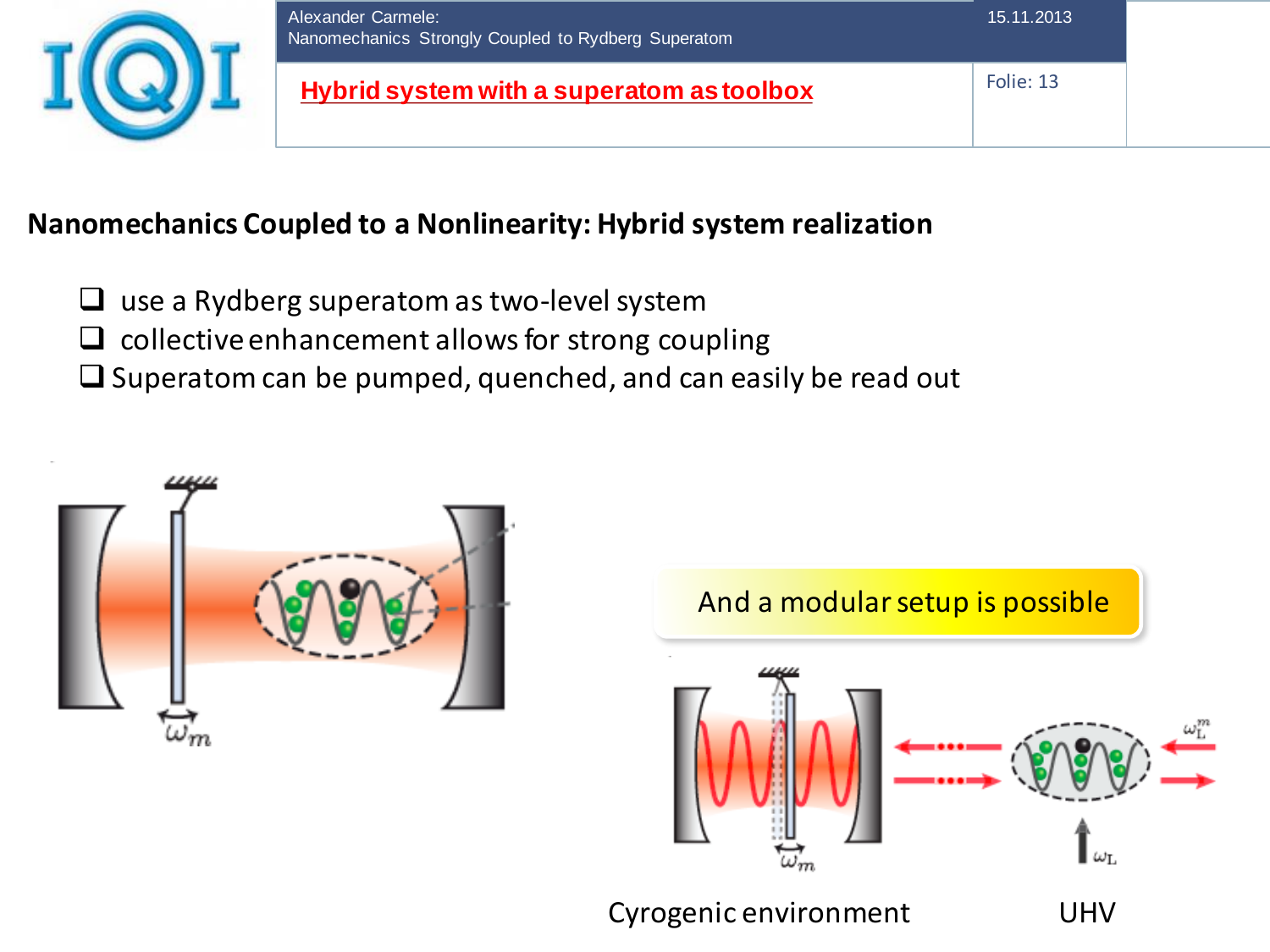| Alexander Carmele:<br>Nanomechanics Strongly Coupled to Rydberg Superatom | 15.11.2013 |  |
|---------------------------------------------------------------------------|------------|--|
|                                                                           | Folie: 14  |  |

# cavity-mediated membrane – Rydberg superatom coupling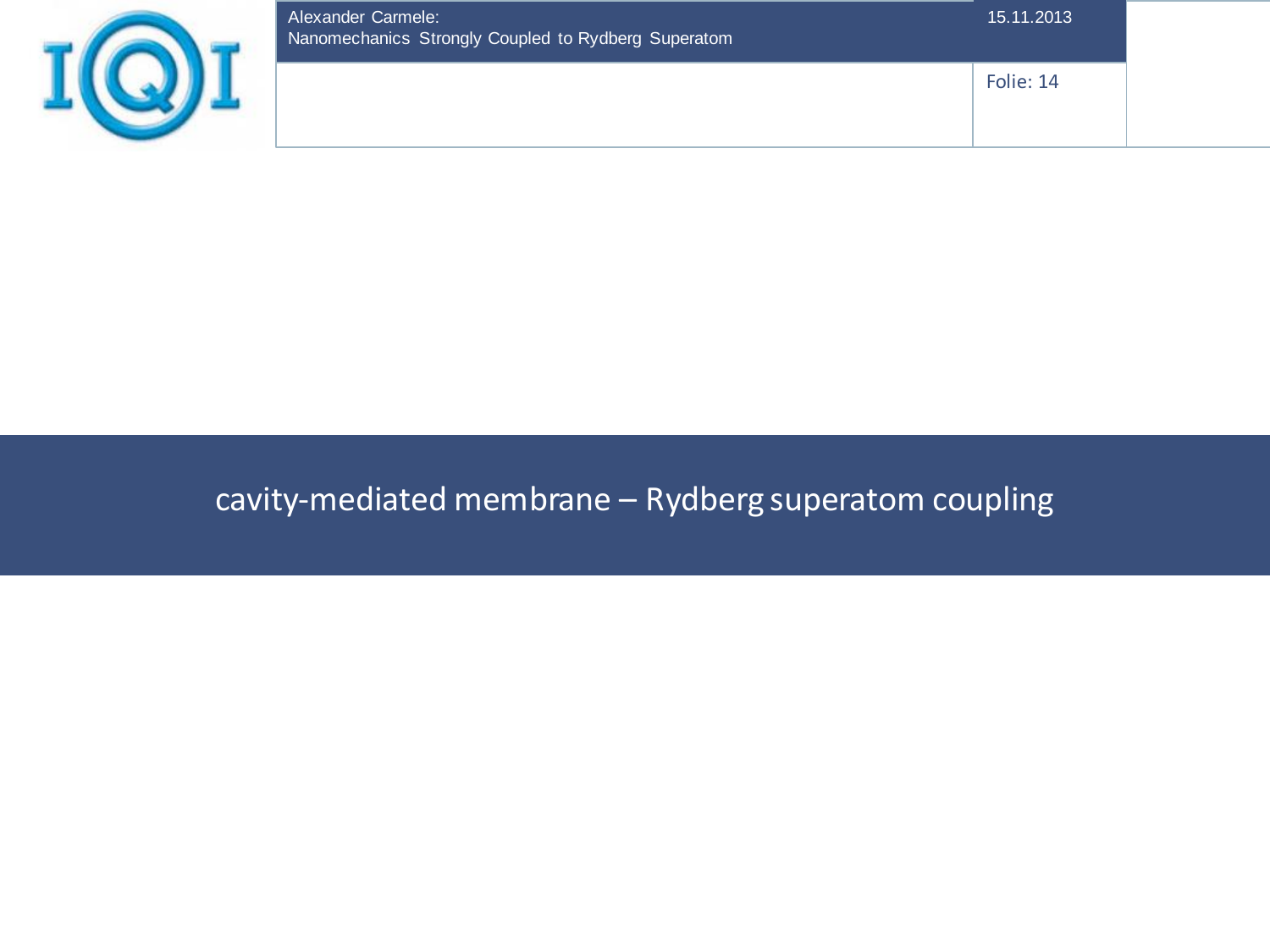



$$
H_{\rm int} = G\left(a^{\dagger}b + b^{\dagger}a\right)
$$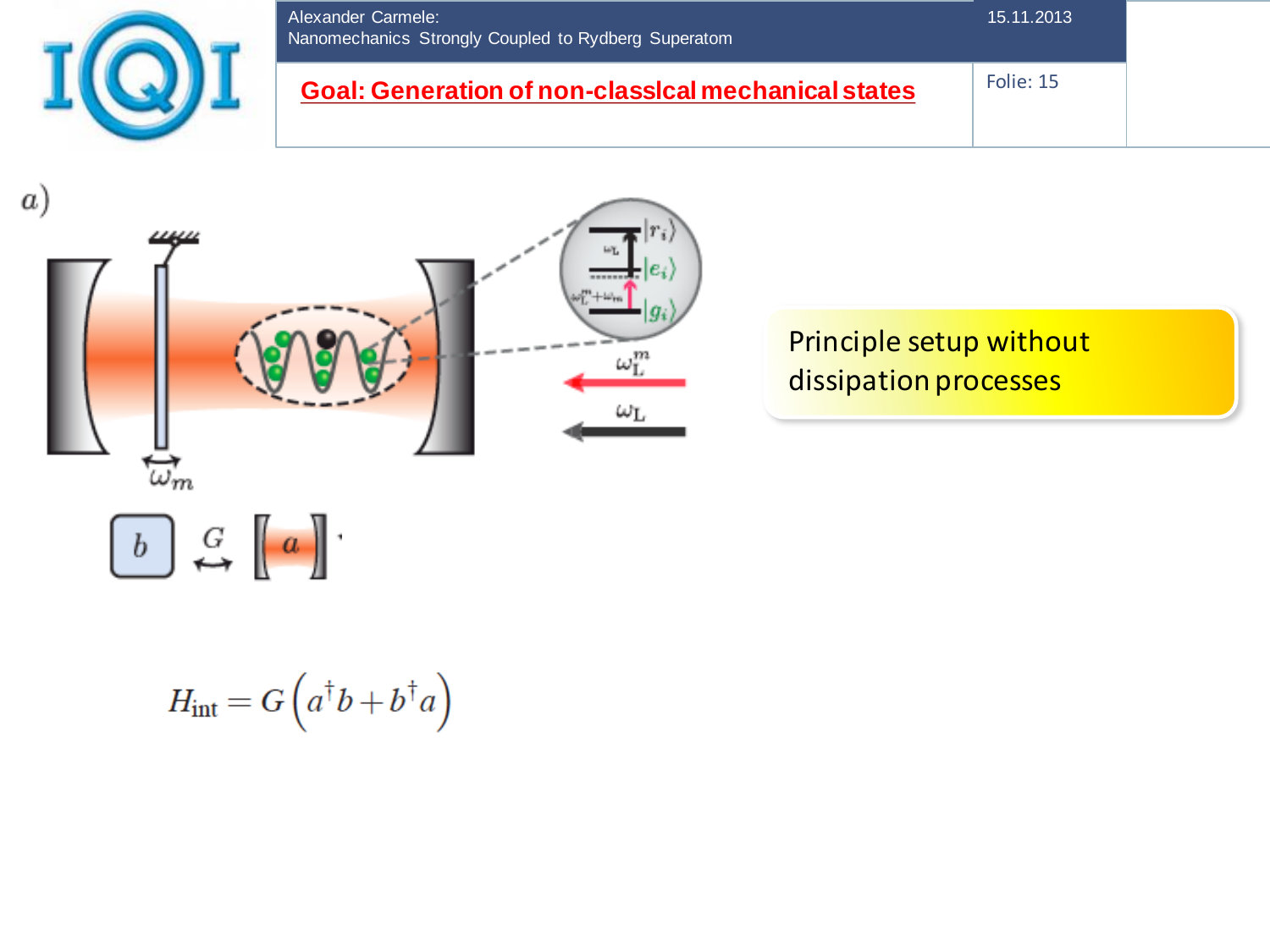



$$
\begin{array}{|c|c|c|c|c|} \hline b & C & a & \sqrt{N}g_i & e_i \end{array}
$$

$$
H_{\text{int}} = G\left(a^{\dagger}b + b^{\dagger}a\right) + \sum_{i=1}^{N} \left(g_i \ a \left|e_i\right\rangle\!\left\langle g_i\right|
$$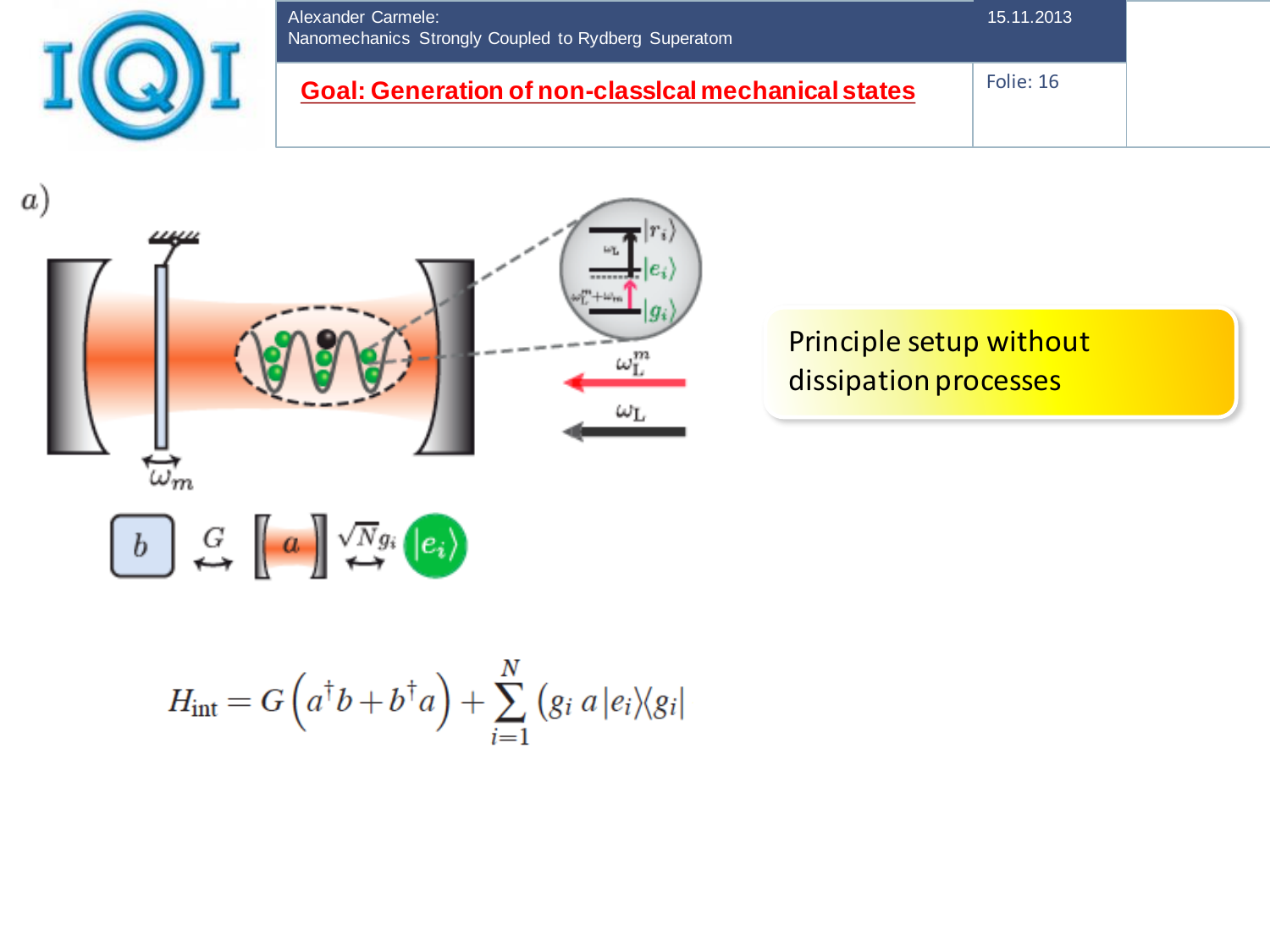



$$
\begin{bmatrix} b & G \\ \downarrow & \downarrow \end{bmatrix} \begin{bmatrix} a & \downarrow \end{bmatrix} \begin{bmatrix} \sqrt{N}g_i & \vert e_i \rangle & \Omega \\ \downarrow & \downarrow & \downarrow \end{bmatrix} \begin{bmatrix} r_i \rangle & \downarrow \end{bmatrix}
$$

$$
H_{\text{int}} = G\left(a^{\dagger}b + b^{\dagger}a\right) + \sum_{i=1}^{N} \left(g_i \ a \left|e_i\right\rangle\!\langle g_i\right| + \Omega e^{-i\omega_L t} \left|r_i\right\rangle\!\langle e_i\right|) + \text{h.c.}
$$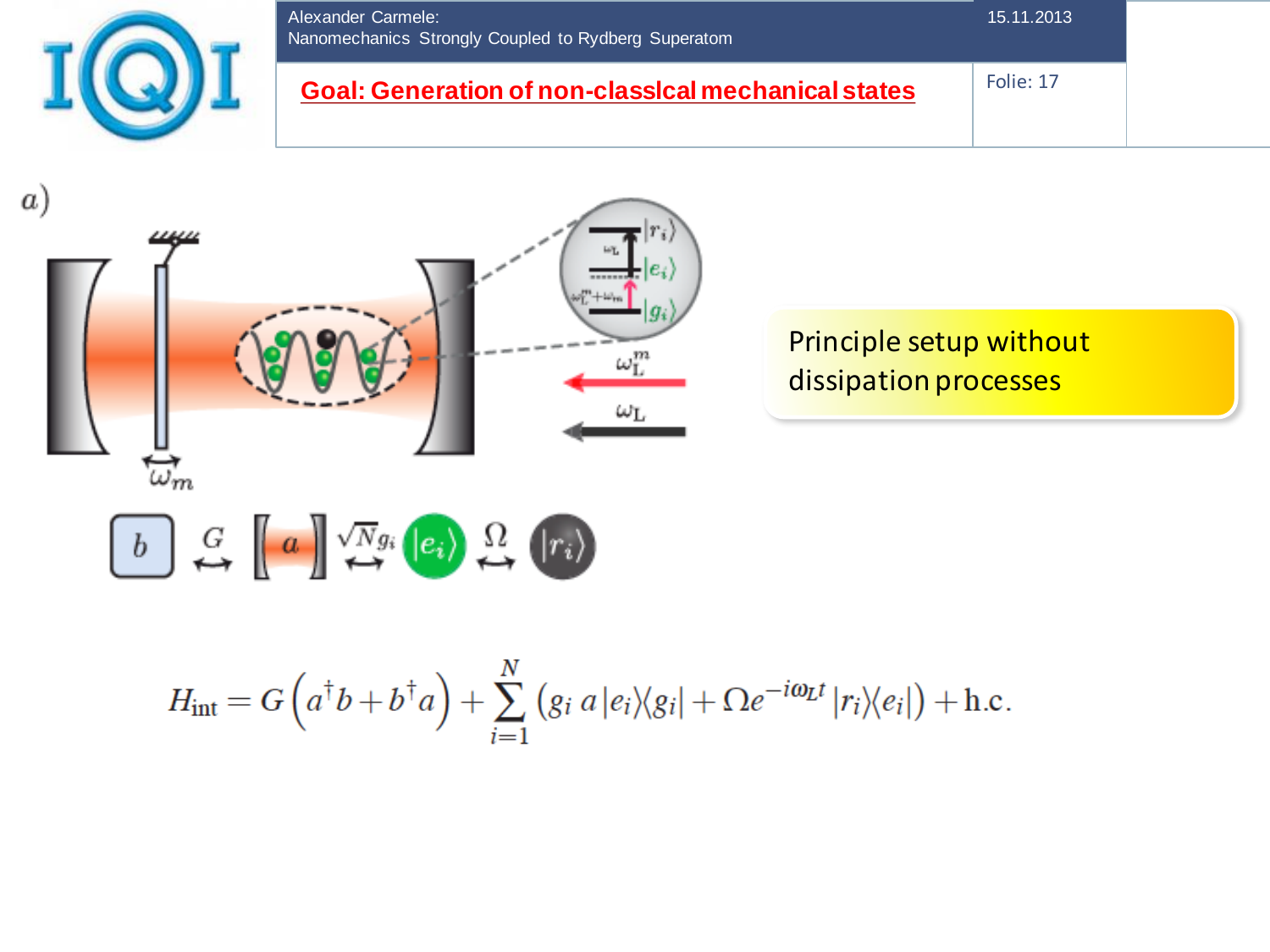



 $\begin{array}{|c|c|c|c|c|} \hline b & \mathcal{G} & \mathbf{a} & \sqrt{N}g_i & e_i \end{array} \begin{array}{c} \mathcal{Q} & \mathcal{Q} & \mathbf{r}_i \end{array}$ 

$$
H_{\text{int}} = G\left(a^{\dagger}b + b^{\dagger}a\right) + \sum_{i=1}^{N} \left(g_{i} a |e_{i}\rangle\langle g_{i}| + \Omega e^{-i\omega_{L}t} |r_{i}\rangle\langle e_{i}| \right) + \text{h.c.}
$$

$$
+ \sum_{\substack{i,j=1\\j>i}}^{N} \Delta_{R}^{ij} |r_{i}r_{j}\rangle\langle r_{i}r_{j}| + \text{h.c.}
$$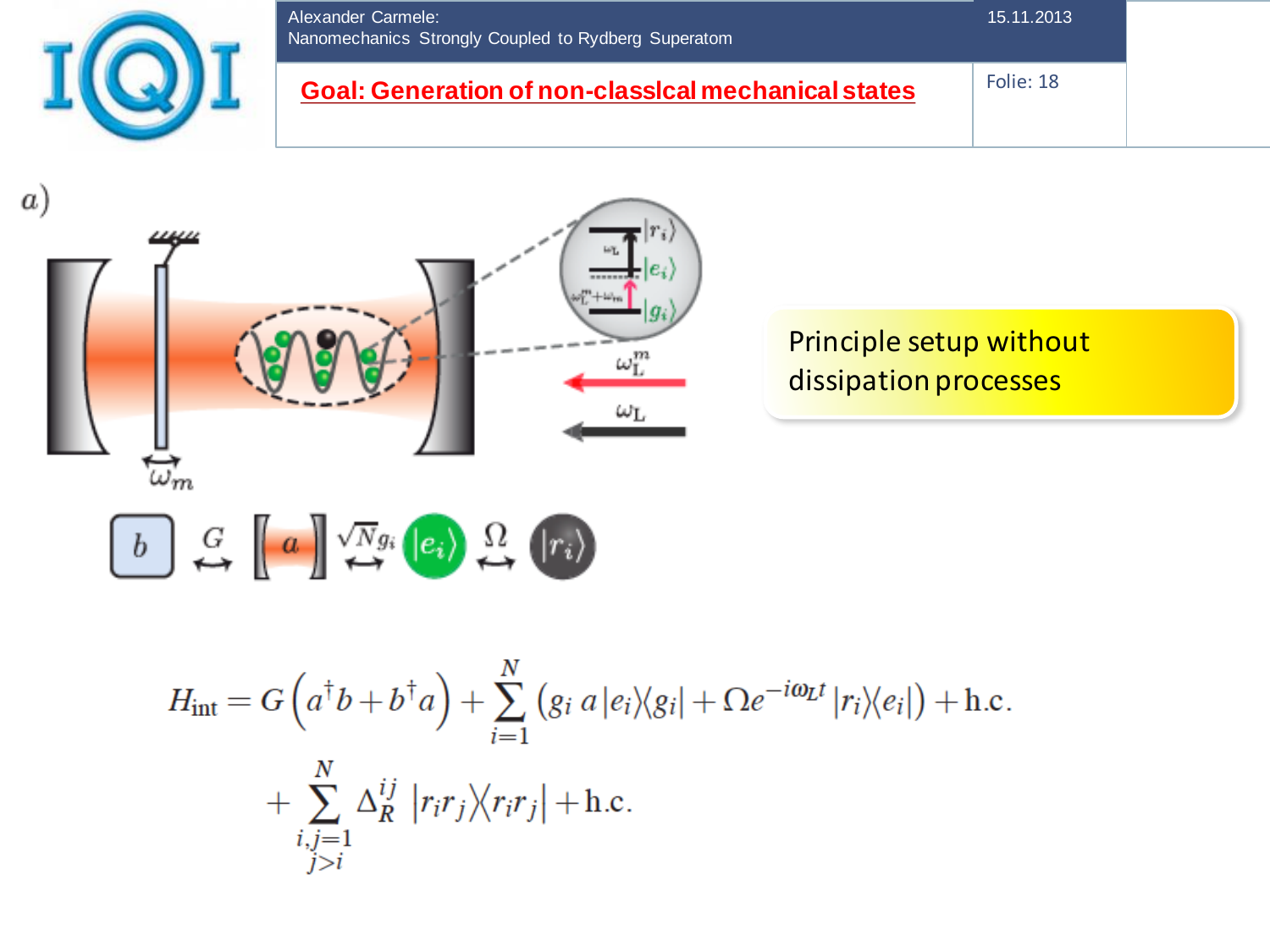



#### **Cavity – mediated membrane – Rydberg superatom coupling**

 $\Box$  Major obstacles: Dissipation during the excitation transfer  $\Box$  Phonon decoherence and radiative decay from Rydberg state few kHz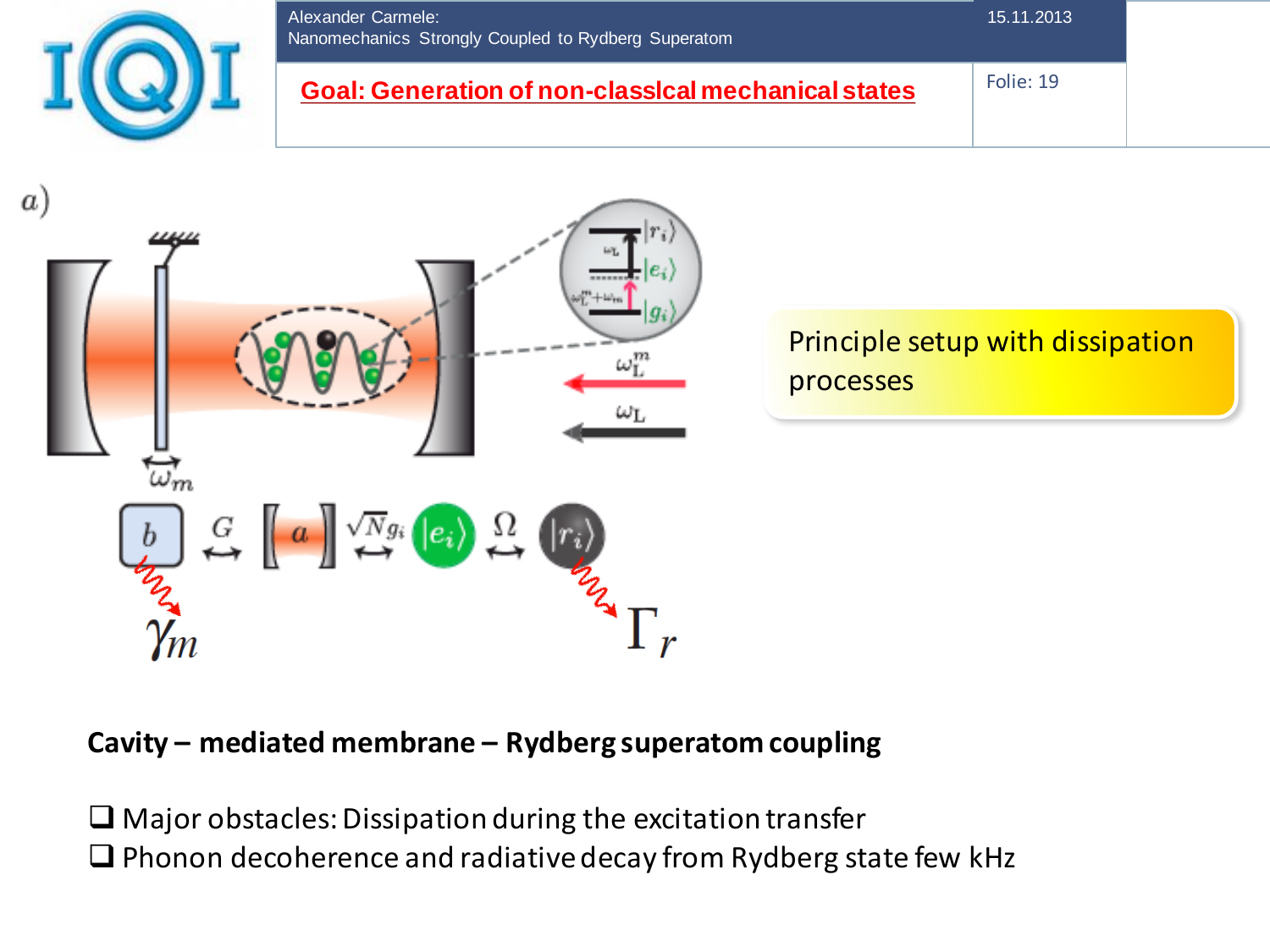



# **Cavity – mediated membrane – Rydberg superatom coupling**

 $\Box$  Major obstacles: Dissipation during the excitation transfer  $\Box$  Phonon decoherence and radiative decay from Rydberg state few kHz  $\Box$  But: photon leakage and radiative decay from intermediate state MHz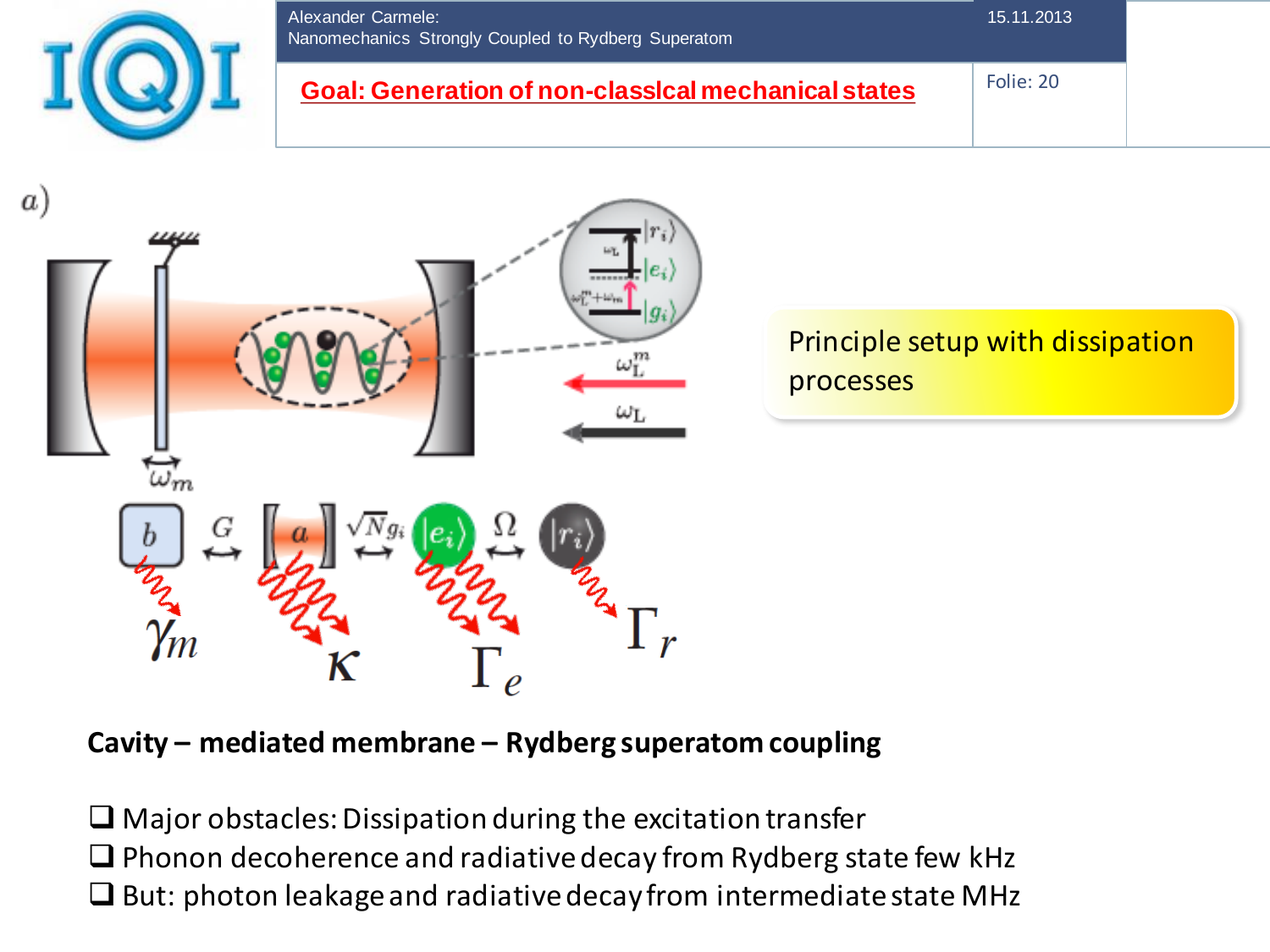

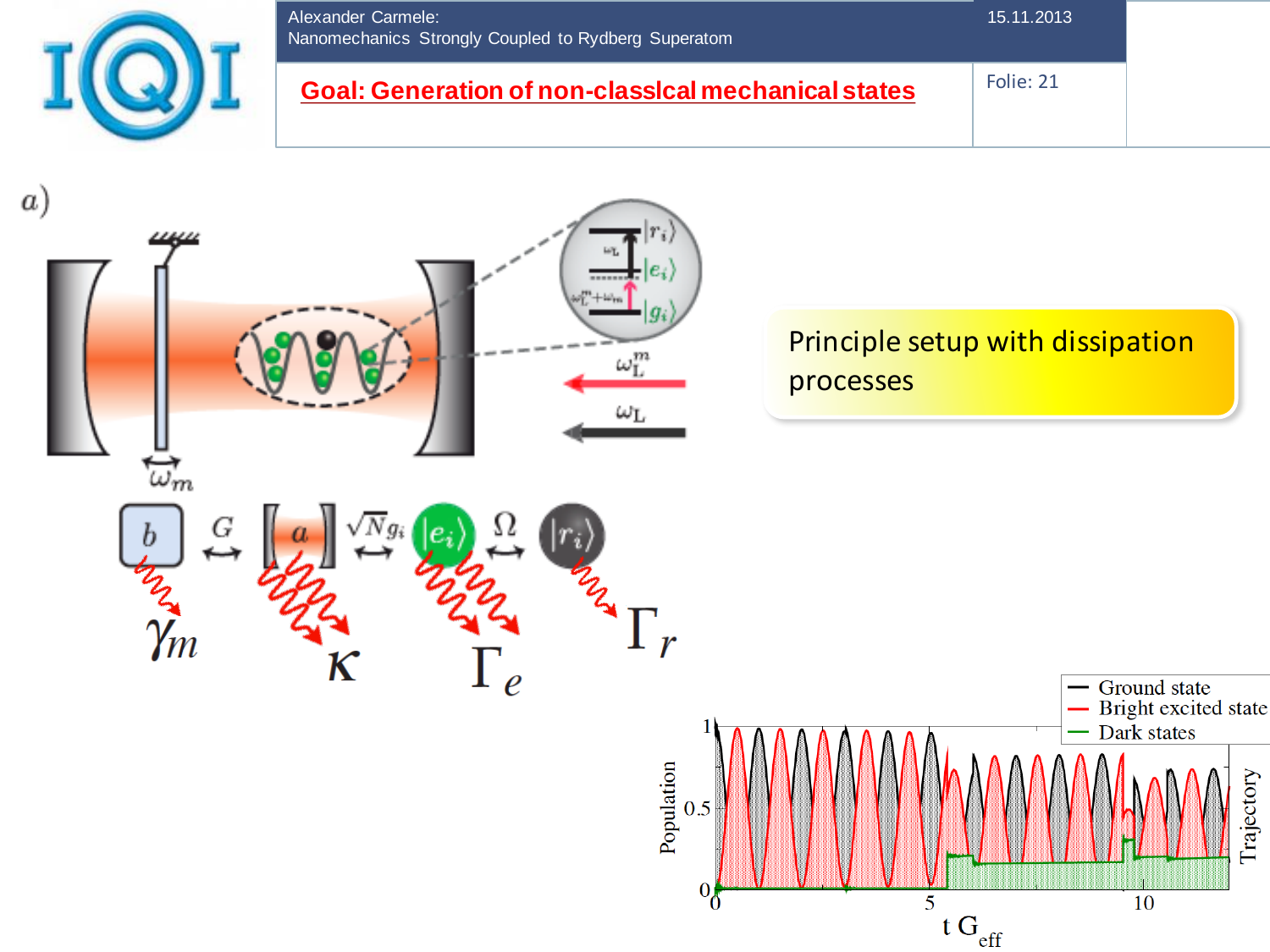

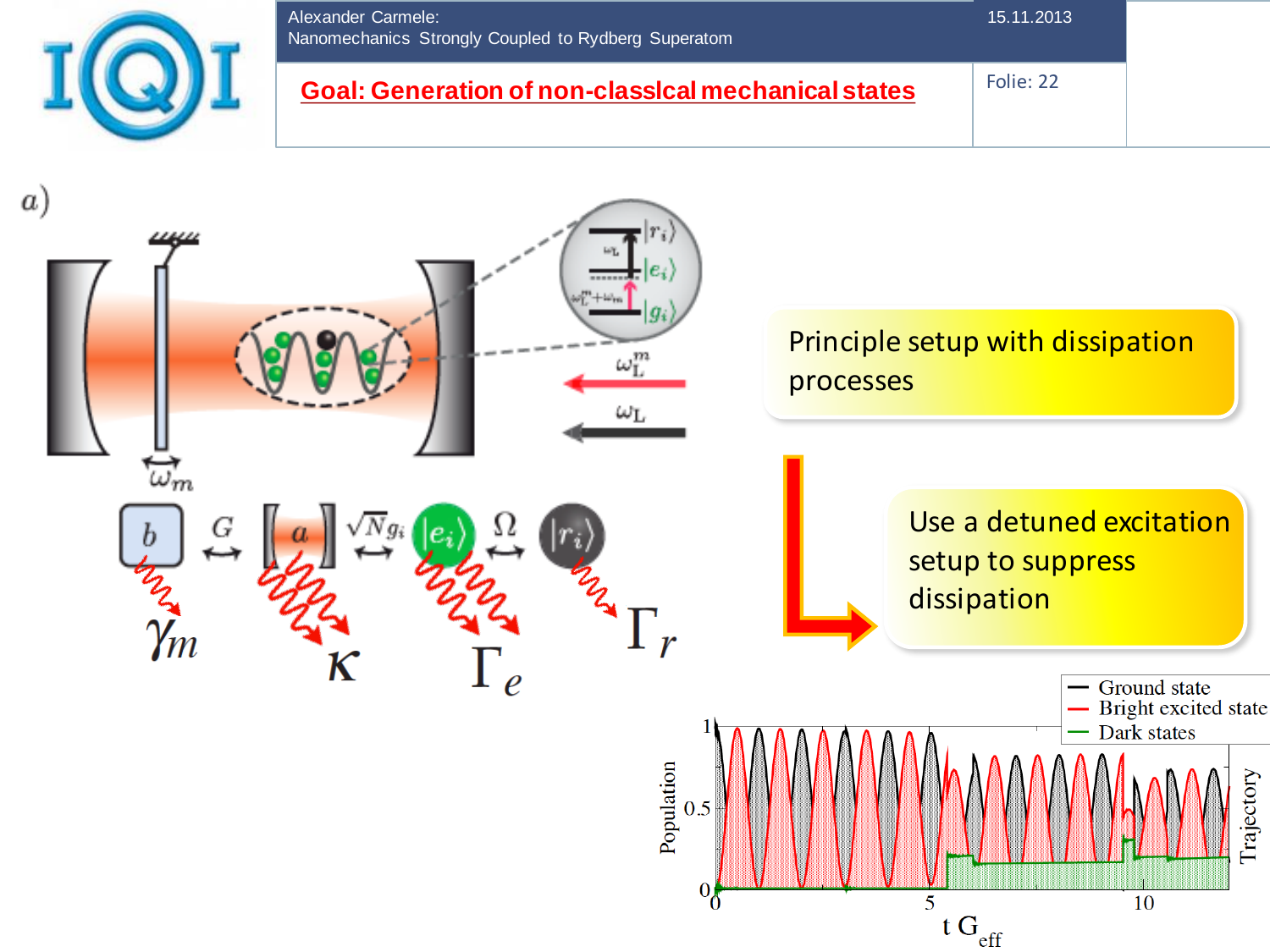



Cavity photons and intermediate excited states are detuned from the coherent interaction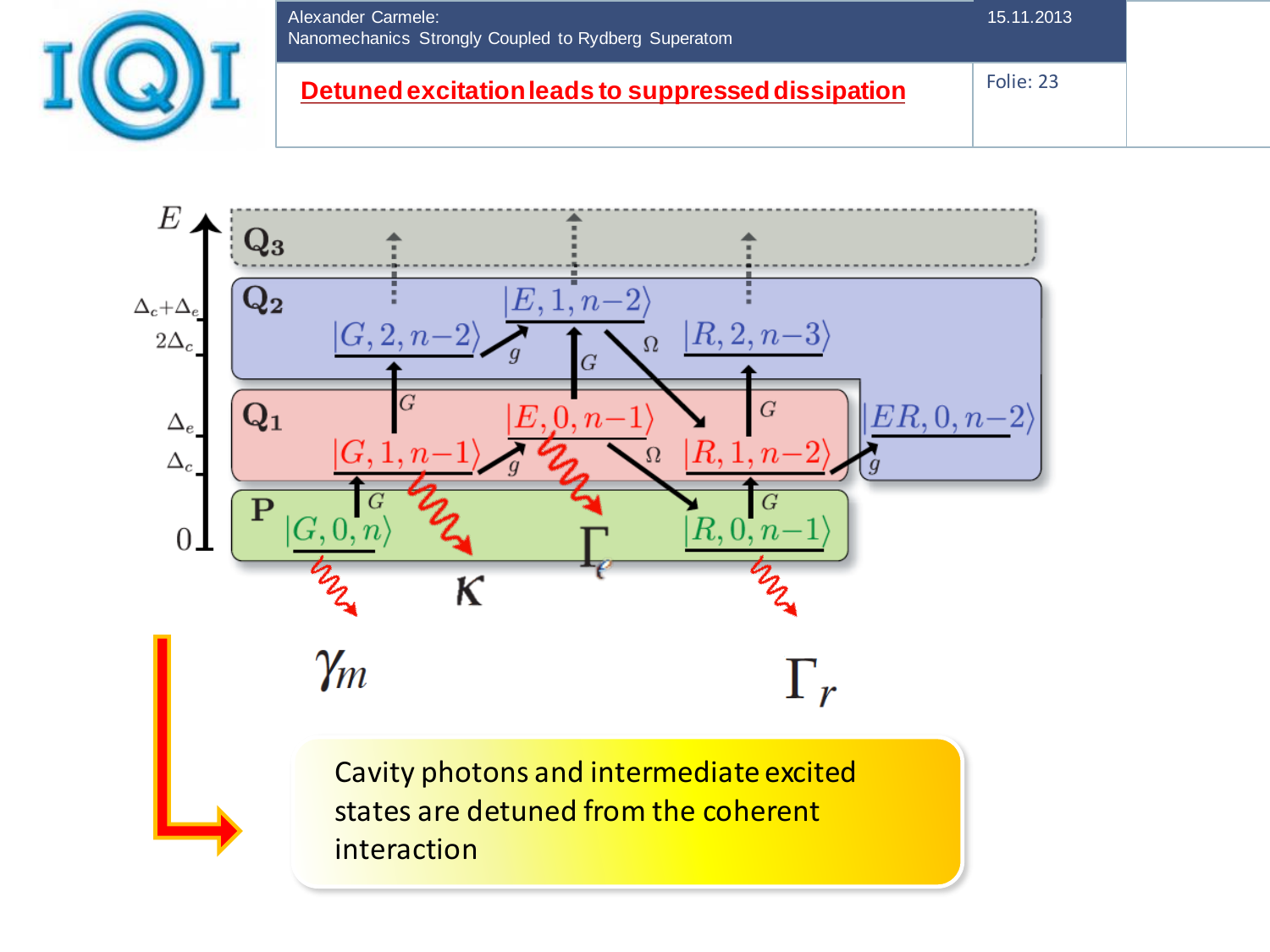| Alexander Carmele:<br>Nanomechanics Strongly Coupled to Rydberg Superatom | 15.11.2013 |  |
|---------------------------------------------------------------------------|------------|--|
| Effective two-level system dynamics in the strong<br>coupling limit       | Folie: 24  |  |



The cavity loss and radiative decay of the intermediate state are suppressed and an effective two-level dynamics take place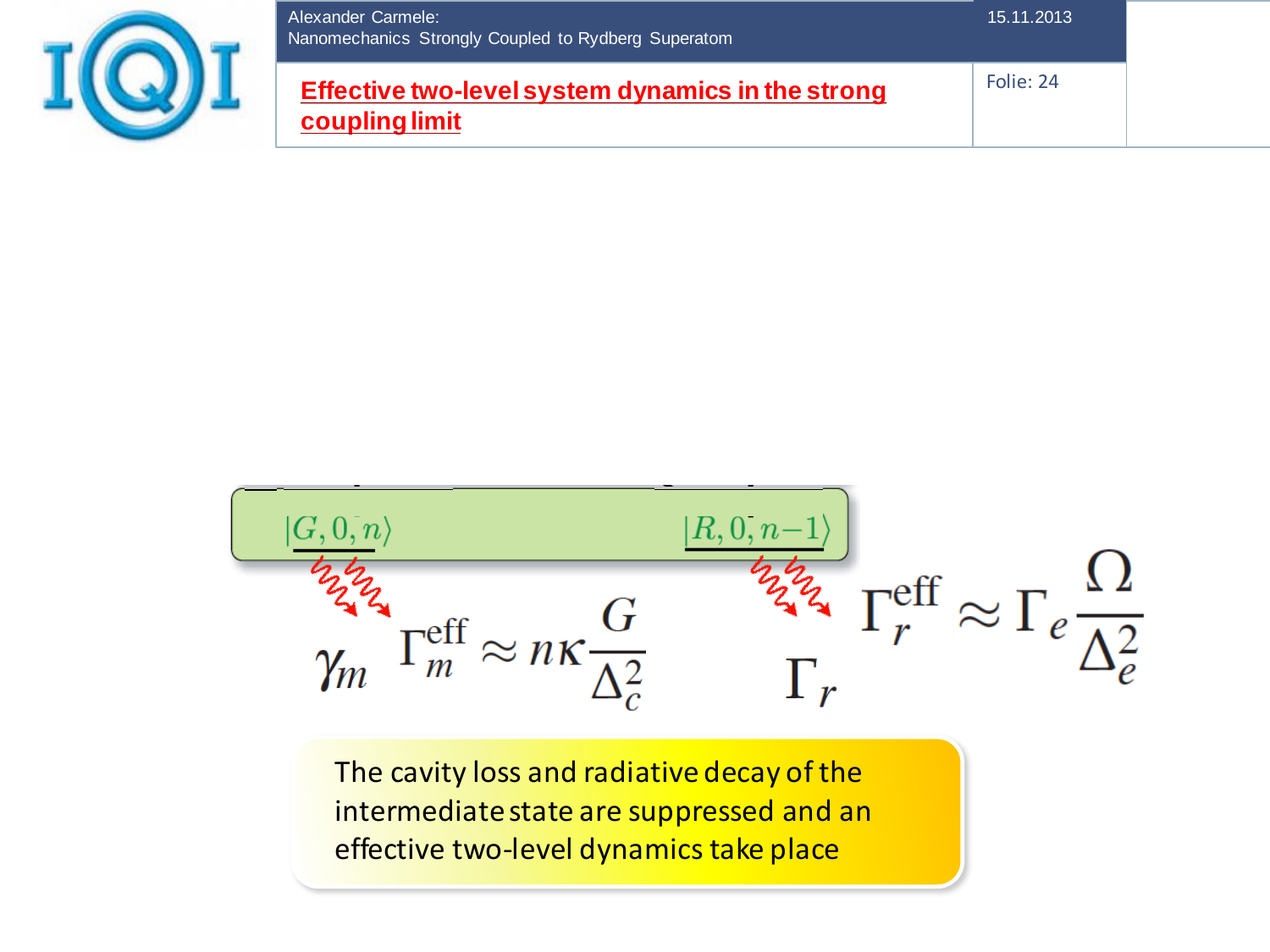| Alexander Carmele:<br>Nanomechanics Strongly Coupled to Rydberg Superatom | 15.11.2013 |  |
|---------------------------------------------------------------------------|------------|--|
| Effective two-level system dynamics in the strong<br>coupling limit       | Folie: 25  |  |

#### Strong coupling limit is accessible:



The cavity loss and radiative decay of the intermediate state are suppressed and an effective two-level dynamics take place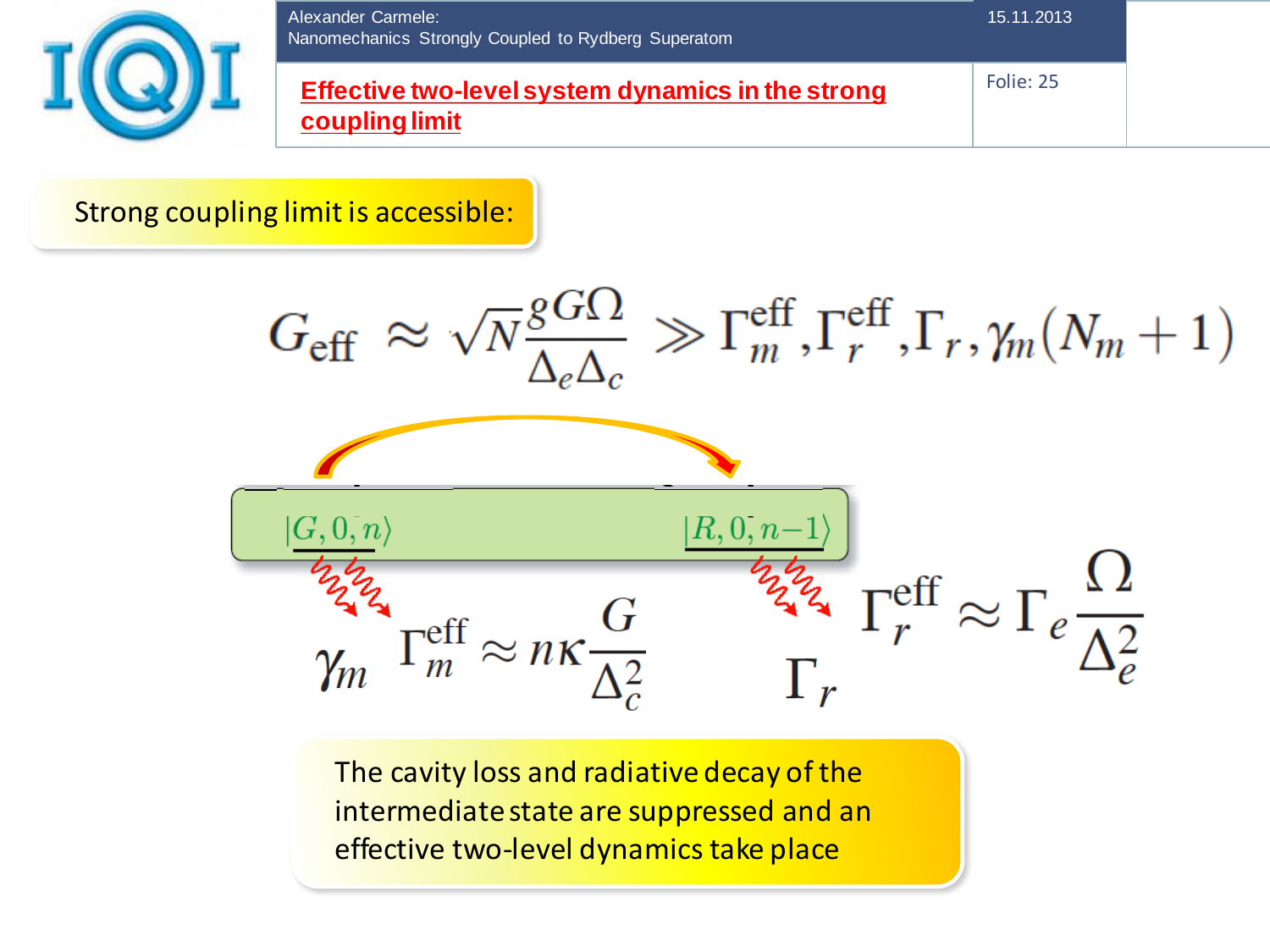| Alexander Carmele:<br>Nanomechanics Strongly Coupled to Rydberg Superatom | 15.11.2013 |  |
|---------------------------------------------------------------------------|------------|--|
|                                                                           | Folie: 26  |  |

# membrane – Rydberg superatom coupling in free space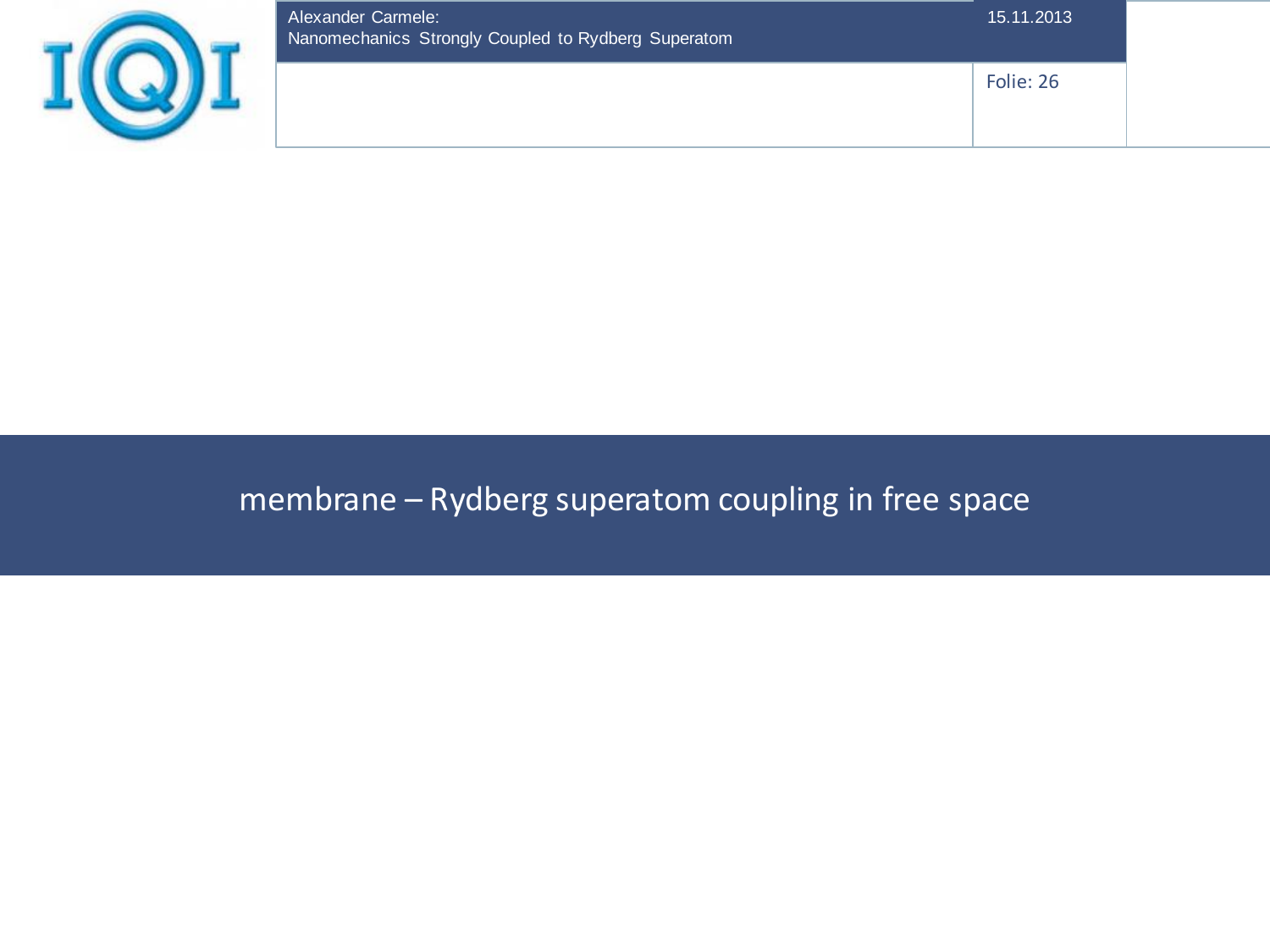

# Alexander Carmele: Nanomechanics Strongly Coupled to Rydberg Superatom

# **Free space coupling via an optical photon bus Follie: 27 Follie: 27**

15.11.2013



A membranesuperatom coupling can also be realized in a modular setup. A laser field mediates the excitation transfer.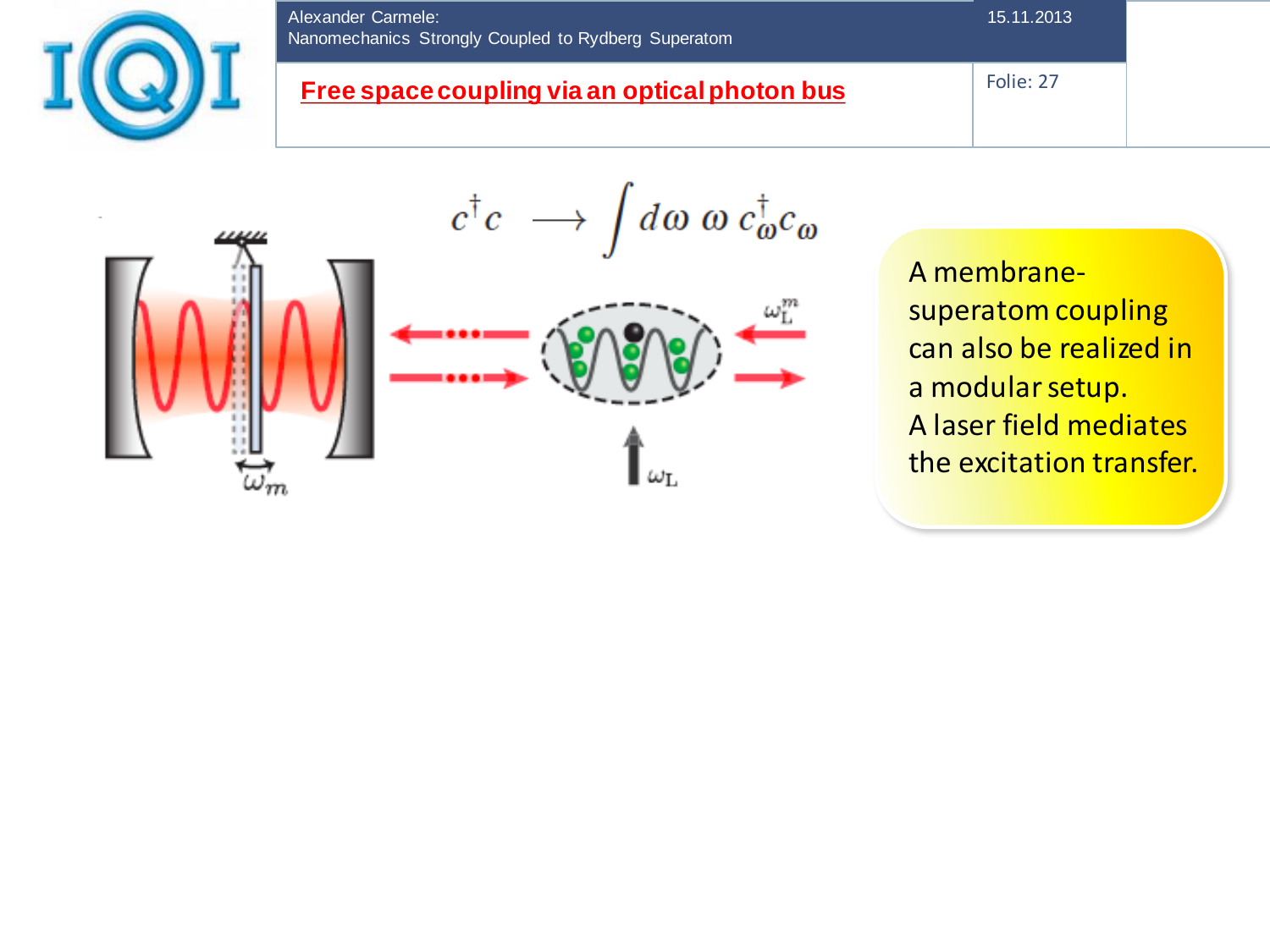



A membranesuperatom coupling can also be realized in a modular setup. A laser field mediates the excitation transfer.

Derivation of a master equation via the quantum stochastic Schrödinger equation PRA 82**,** 021803(R) (2010)

$$
\frac{d}{dt}|\Psi\rangle = -i H(t, t^{-}, t^{+})|\Psi\rangle
$$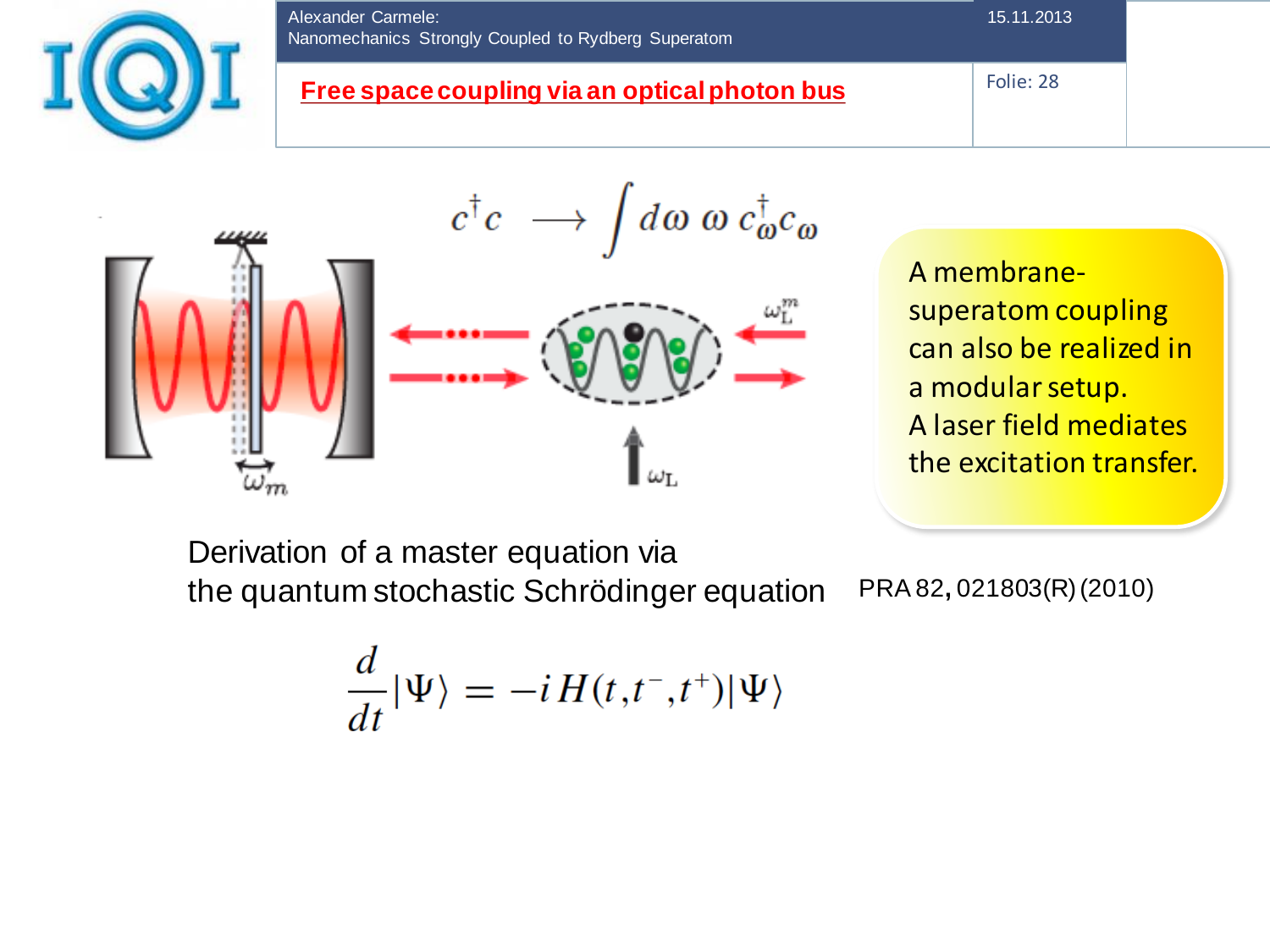



A membranesuperatom coupling can also be realized in a modular setup. A laser field mediates the excitation transfer.

Derivation of a master equation via the quantum stochastic Schrödinger equation PRA 82**,** 021803(R) (2010)

$$
\frac{d}{dt}|\Psi\rangle = -iH(t,t^-,t^+)|\Psi\rangle
$$
\n
$$
\dot{\rho} = -iG_{\text{eff}}\left[b^{\dagger}\sigma_{GR} + \sigma_{RG}b,\rho\right] + \frac{G^2}{2}\mathcal{D}[b]\rho
$$
\n
$$
+ \frac{\gamma_m}{2}(N_m+1)\mathcal{D}[b]\rho + \frac{\gamma_m}{2}N_m\mathcal{D}[b^{\dagger}]\rho + \frac{\gamma_r}{2}\mathcal{D}[\sigma_{GR}]\rho
$$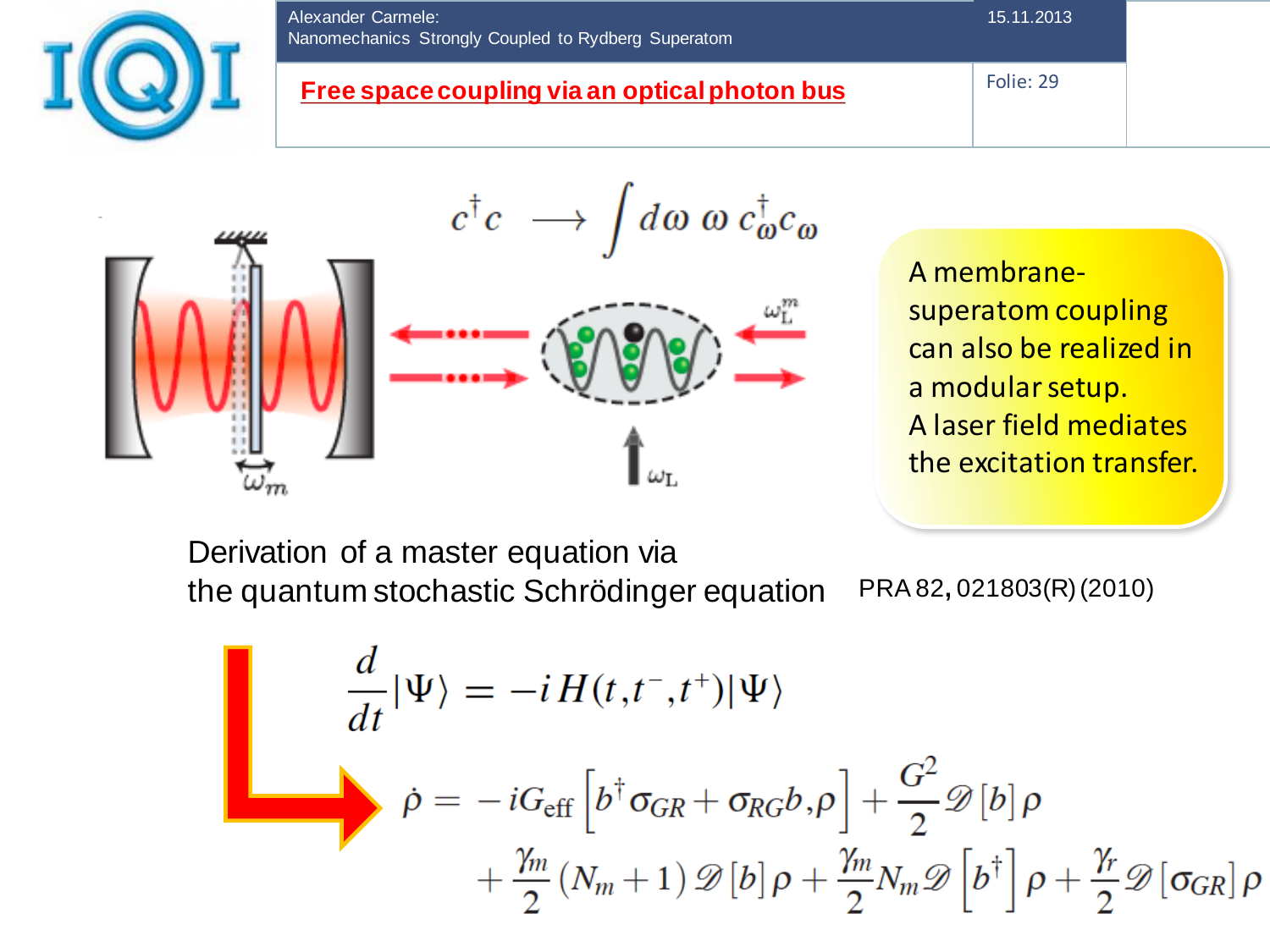

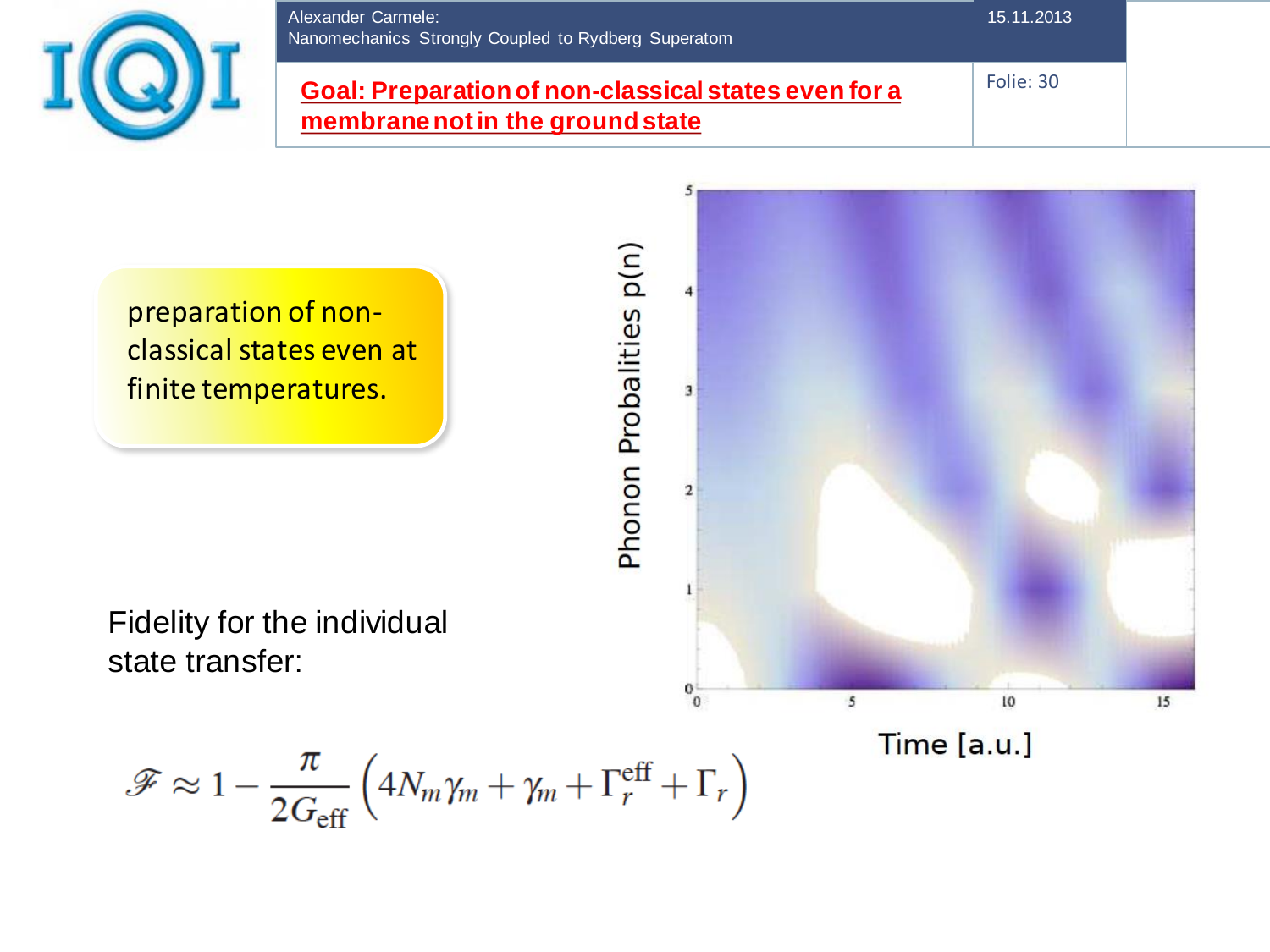

| Alexander Carmele:<br>Nanomechanics Strongly Coupled to Rydberg Superatom | 15.11.2013 |
|---------------------------------------------------------------------------|------------|
|                                                                           | Folie: 31  |

conclusion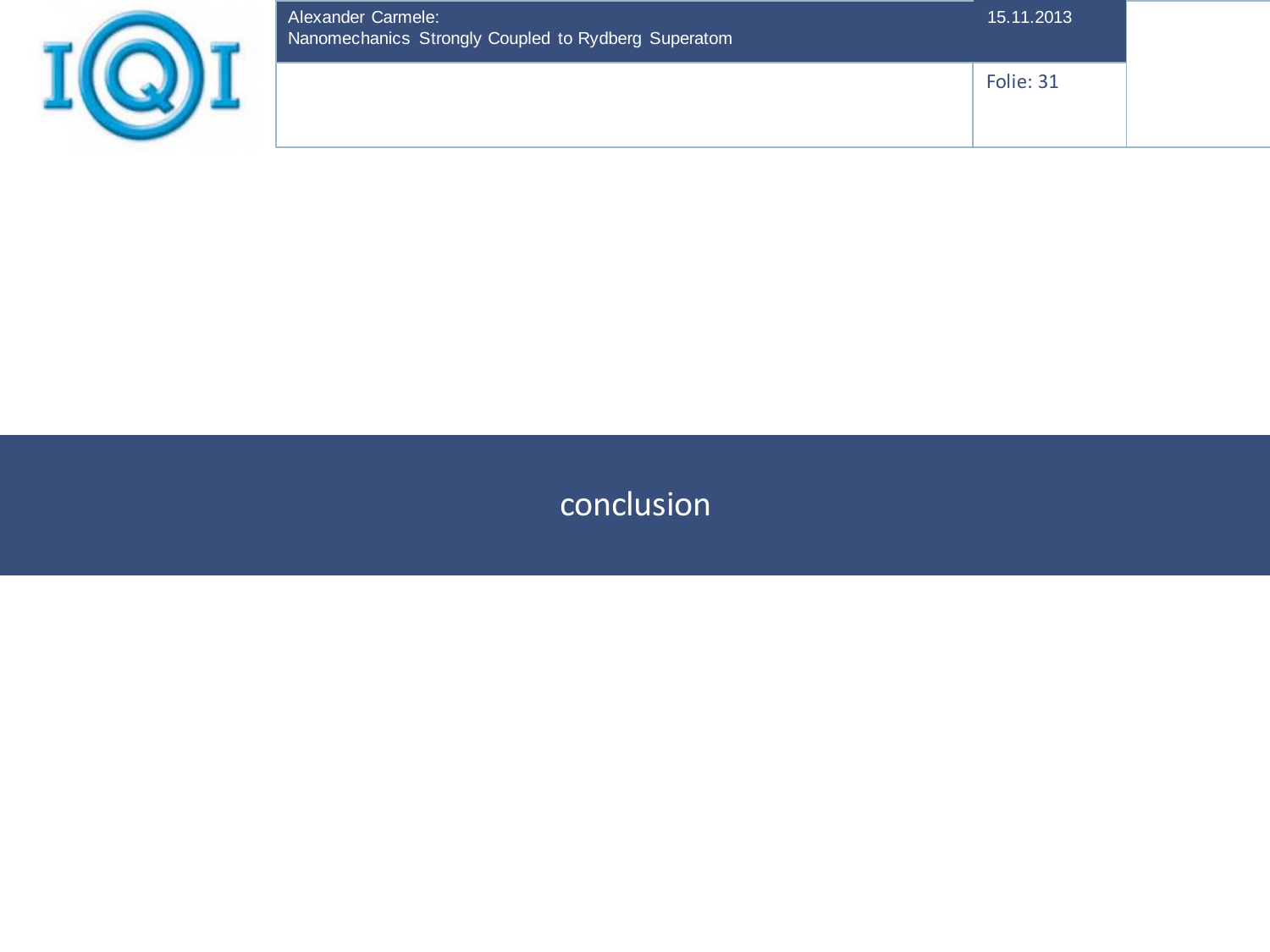

# **Nanomechanics with a Rydberg Superatom**

- $\Box$  Benefiting from the collective enhancement factor, a Rydberg superatom can be strongly coupled to a nanomechanical oscillator
- $\Box$  Ground state cooling, state transfers with high fidelities are possible as well as generation of non-classical states even at finite temperatures
- The membrane-superatom experiment can be realized in a modular setup, in which the cryogenic environment (for the membrane) can be spatially separated from the UHV (for the atoms)









Alexander Carmele: